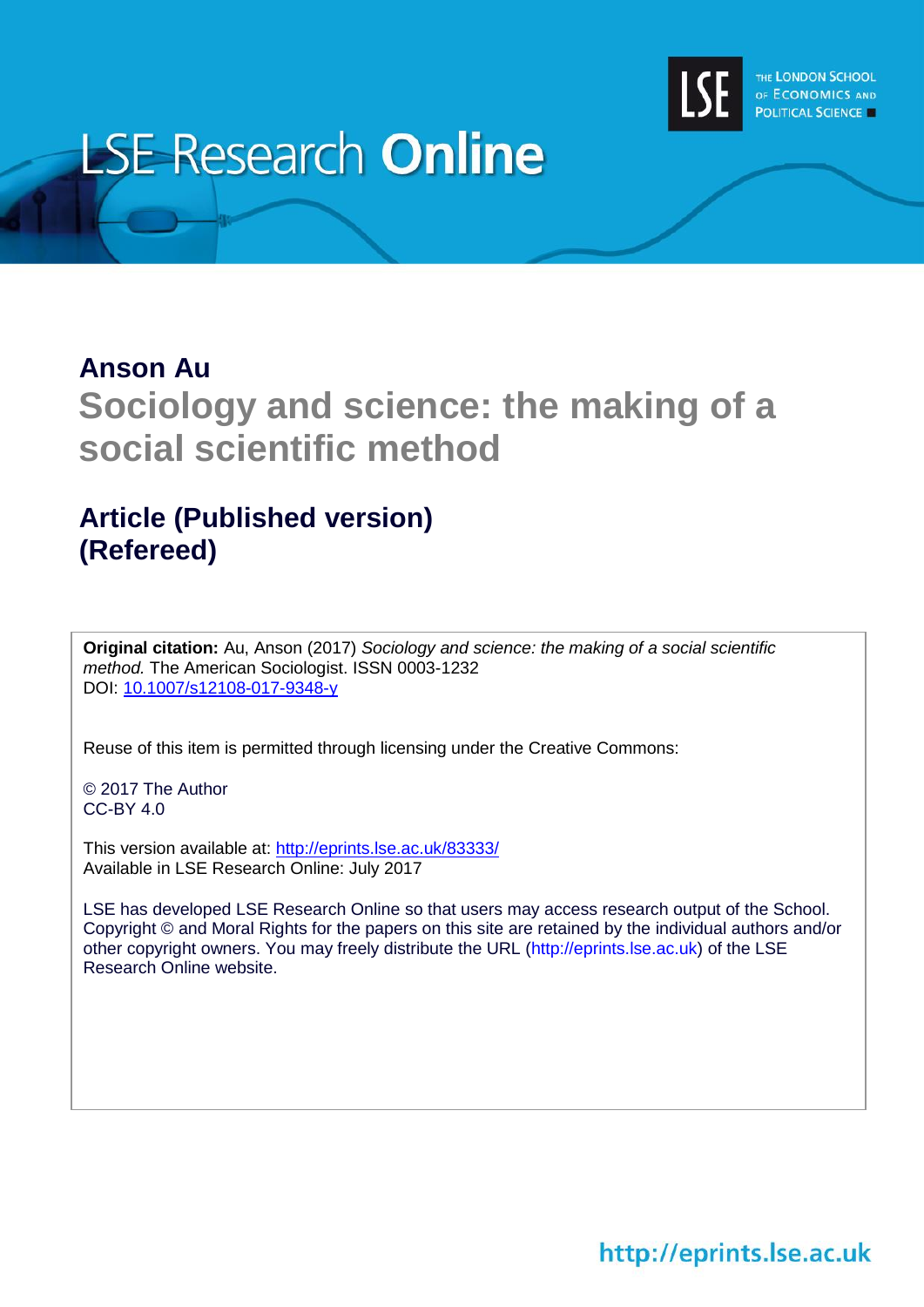

#### Sociology and Science: The Making of a Social Scientific Method

Anson  $Au<sup>1</sup>$ 

 $\circ$  The Author(s) 2017. This article is an open access publication

Abstract Criticism against quantitative methods has grown in the context of "bigdata", charging an empirical, quantitative agenda with expanding to displace qualitative and theoretical approaches indispensable to the future of sociological research. Underscoring the strong convergences between the historical development of empiricism in the scientific method and the apparent turn to quantitative empiricism in sociology, this article uses content and hierarchical clustering analyses on the textual representations of journal articles from 1950 to 2010 to open dialogue on the epistemological issues of contemporary sociological research. In doing so, I push towards the conceptualization of a social scientific method, inspired by the scientific method from the philosophy of science and borne out of growing constructions of a systematically empirical representation among sociology articles. I articulate how this social scientific method is defined by three dimensions – empiricism, and theoretical and discursive compartmentalization –, and how, contrary to popular expectations, knowledge production consequently becomes independent of choice of research method, bound up instead in social constructions that divide its epistemological occurrence into two levels: (i) the way in which social reality is broken down into data, collected and analyzed, and (ii) the way in which this data is framed and made to recursively influence future sociological knowledge production. In this way, empiricism both mediates and is mediated by knowledge production not through the direct manipulation of method or theory use, but by redefining the ways in which methods are being labeled and knowledge framed, remembered, and interpreted.

Keywords Empiricism · Methodology · Quantification · Knowledge production · Science . Theory

 $\boxtimes$  Anson Au anson.au@alumni.lse.ac.uk

<sup>&</sup>lt;sup>1</sup> London School of Economics and Political Science, Department of Methodology, Columbia House, Houghton Street, London WC2A 2AE, UK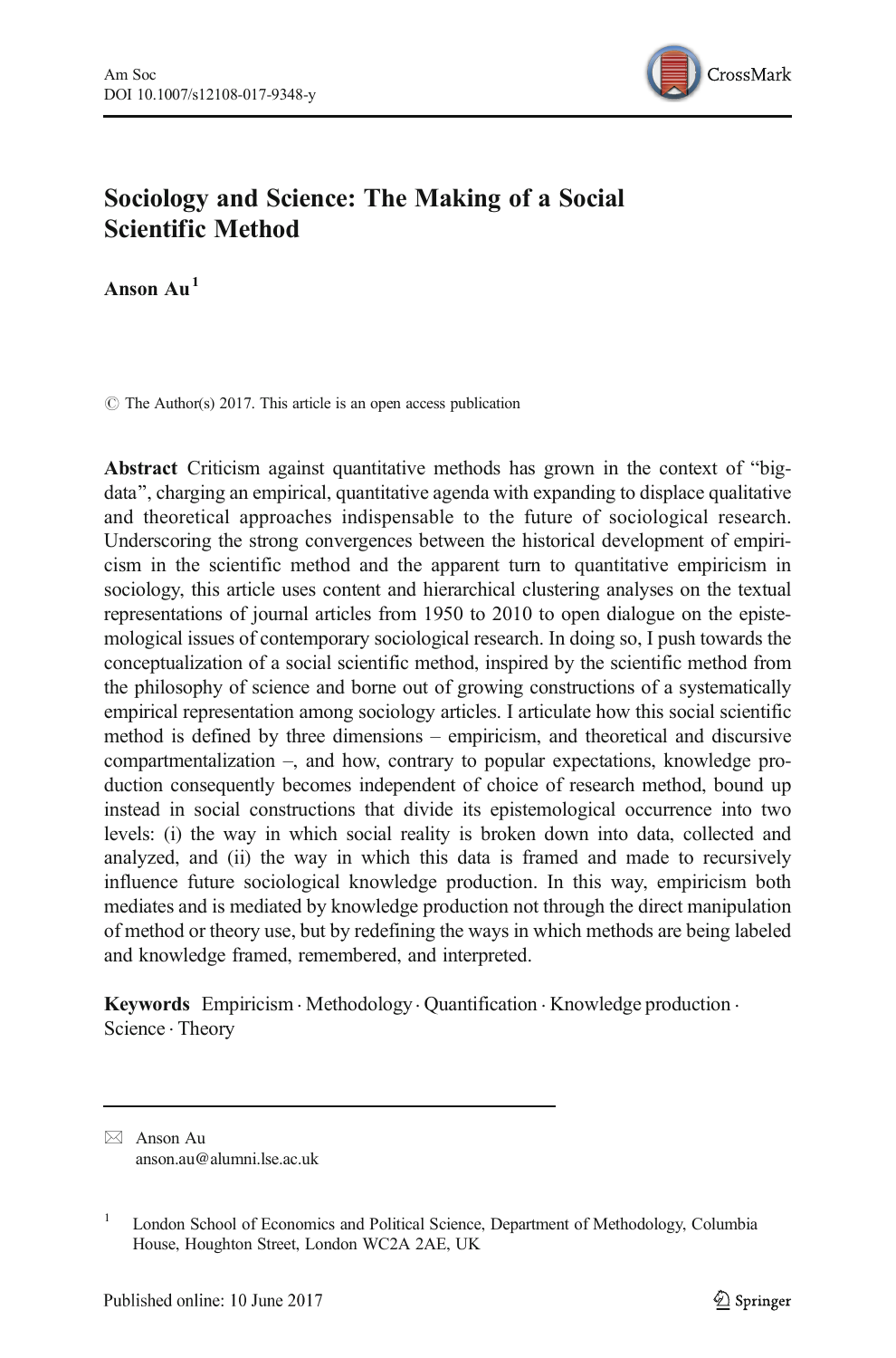#### Introduction

At the beginning of the twentieth century, American sociology began extracting itself from its theoretical and philosophical European influences in the development of the discipline as "an empirical and quantitative study" (Simmel  $1950:xxiv-xxv$  $1950:xxiv-xxv$ ), which then receded with the revived appeal of select European contributions during the midtwentieth century.<sup>1</sup> Extending toward the late twentieth century, the rediscovered interest in theory was sustained and defined by the emergence of, and subsequent engagement with, wide-reaching social theoretical traditions that included Parsons' structural functionalism (Parsons [1937\)](#page-18-0), social exchange theory by George Homans [\(1962\)](#page-17-0) and Peter Blau ([1967](#page-17-0)), conflict theory and its proponents among Lewis Coser [\(1956\)](#page-17-0) and Ralf Dahrendorf [\(1959\)](#page-17-0), phenomenology (Husserl [1965;](#page-18-0) Spiegelberg [1960](#page-18-0)– 69), symbolic interactionism (Goffman [1959](#page-17-0); Blumer [1962](#page-17-0)). The philosophical traditions and forms of thought represented in these paradigms have since, according to Gross [\(2007\)](#page-17-0), disappeared from the face of sociology, its presence in the education and practice of sociology deemed dispensable for its treatment of the ideal (Bunge [1999;](#page-17-0) see also Riesch [2014](#page-18-0)), providing little more than a sense of intellectual and political purpose with its pragmatist progeny (Rucker [1969:](#page-18-0)162; Gross [2007\)](#page-17-0).

But the battles over methodological and theoretical choices have returned (Babones [2016;](#page-17-0) Burrows and Savage [2014](#page-17-0); Byrne [2012\)](#page-17-0). In the March 2016 issue of the British Journal of Sociology, Swedberg ([2016a\)](#page-18-0), joined by a host of scholars, admonished against the marginalization of theory and its creation (theorizing) in sociological studies by methodological practice and education, and by extension, the empiricist tradition (see also Krause ([2016](#page-18-0)), Bertilsson [\(2016\)](#page-17-0)). Implicated is the failure of a theory construction movement and its formalized aspirations, displaced by grounded theory as a lukewarm attempt at reconstructing data; these efforts overburden induction, constituting a "bag of tricks" (Becker [1998](#page-17-0), [2014](#page-17-0)) that offers little more than "a ritualistic nod towards the mandatory data analysis statement in a methods section" (Tavory [2016\)](#page-18-0). Theorizing remains, within this camp, "not a methodology and... not a science... [but] a kind of pedagogy, and as such a branch of social theory^ (Swedberg [2016b](#page-18-0)).

The propositions put forth, however, stand challenged by assertions that theorizing is actually commonplace (Abbott [2012\)](#page-17-0), grounded on claims that the standards with which to evaluate theoretical productions are localized (in what may be called "generational paradigms")<sup>2</sup>; in other words, the isolated but concurrent development of disparate research agendas across communities suggest a severely fragmented enterprise of social scientific theory construction impossible to overcome (Abbott [2001](#page-17-0)). These debates on

<sup>&</sup>lt;sup>1</sup> Notable among which were Talcott Parsons' The Structure of Social Action (1937) and new English translations of Max Weber. Talcott Parsons, The Structure of Social Action, a Study in Social Theory with Special Reference to a Group of Recent European Writers [Durkheim, Pareto, M. Weber], New York and London: McGraw-Hill, 1937 (reprinted, Glencoe, 111.: Free Press, 1949). Max Weber, The Protestant Ethic and the Spirit of Capitalism, tr. Talcott Parsons, London: Allen and Unwin; New York: Scribner, 1930; From Max Weber: Essays in Sociology; The Theory of Social and Economic Organization, tr. A. M. Henderson and Talcott Parsons, New York: Oxford University Press, 1947; On the Methodology of the Social Sciences, tr. and ed. Edward A. Shils and Henry A. Finch, Glencoe, 111.: Free Press, 1949.

Abbott  $(2001)$  refers to these pockets of research communities as "generational paradigms", or "cumulating little programs of social science in which this or that group is rediscovering some important truth in a disciplined and corporate way" (as cited in Abbott ([2012](#page-17-0)))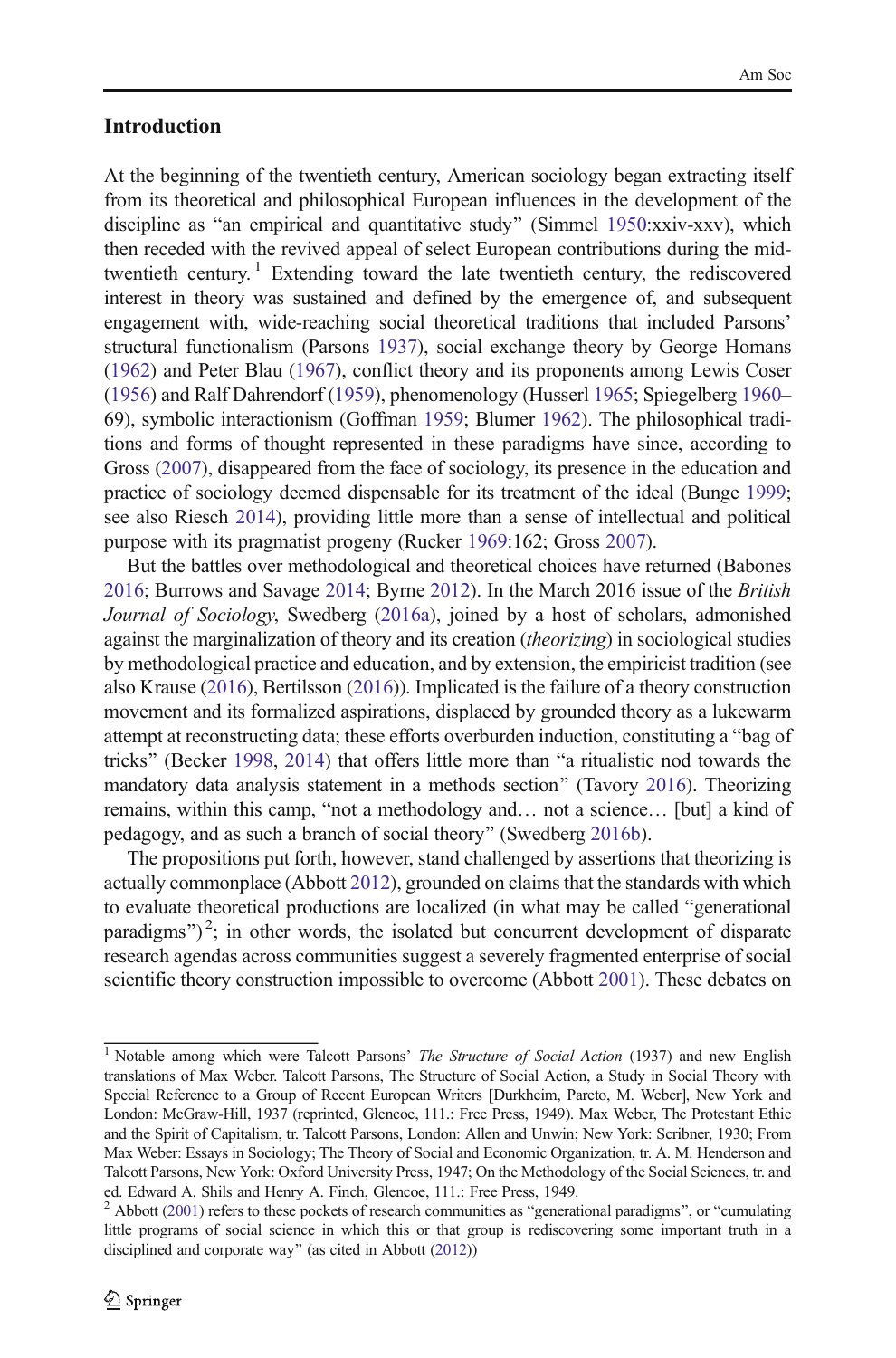quantification arise simultaneously with recent linguistic and psychological research that identify greater attention to causal connections in education, technology, and science in Western societies throughout the twentieth century (Iliev and Axelrod [2016\)](#page-18-0); reflected is a changed form of culture that motivates causality in psychological cognition (Penn and Povinelli [2007\)](#page-18-0), as operationalized through causal attribution and causal judgments (Norenzayan and Nisbett [2000](#page-18-0)).

That these conflicts on quantification are fundamentally aligned across multiple dimensions of methodology, theory, and discourse gives credence to how the implications of methodology extend beyond itself to affect issues of theory and, ultimately, the "scientific development" of sociology (Horowitz [1994](#page-17-0):22). Against this backdrop, this article aims to evaluate claims against empiricism by schematically measuring the convergences and divergences of the development of sociological methods against those of the scientific method in the philosophy of science. Doing so unearths the extent to which a "social scientific method" – a privileged mode of knowledge production – is emerging in the sociological discipline, like that among the natural sciences. Moreover, by gleaning insights from the history and philosophy of science, we can further uncover and assess the future trajectories of sociological knowledge production. Content and hierarchical clustering analyses were applied on abstracts and titles of journal articles from 1950 to 2010 to ascertain changes in the discursive constructions used to frame and represent sociology. I will use these preliminary analyses to open dialogue on a set of preoccupations concerned about the development of a social scientific method, measured against the scientific method.

#### The Development of the Scientific Method

#### Historical Preliminaries

What is the nature of science? The answer has changed from time to time. Surveying the development of scientific methods across history, four phases emerge in historical investigations of the nature of science (Hoyningen-Huene [2008](#page-18-0)):

- 1. From Plato to the seventeenth century: the distinction between *episteme* and *doxa* (belief), of which the former was irrevocable science.
- 2. From the seventeenth century to the nineteenth century: the inclusion of inductive practices in a set of procedures labelled "scientific methods", grounded on the stillunshakable certainty of scientific knowledge;
- 3. From the mid-nineteenth century to late twentieth century: empirical data produced by "scientific methods" are recognized as fallible, though still afforded a "special" or privileged status;
- 4. From the late twentieth century to present: the dissolution of consensus concerning the nature of science, and of belief in the scientific method as a "special" mode of knowledge production (Hoyningen-Huene [2008\)](#page-18-0).

Presently, there is little consensus among philosophers, historians, or scientists about the *specific* nature of science, but their debates converge on accepting the "specialness"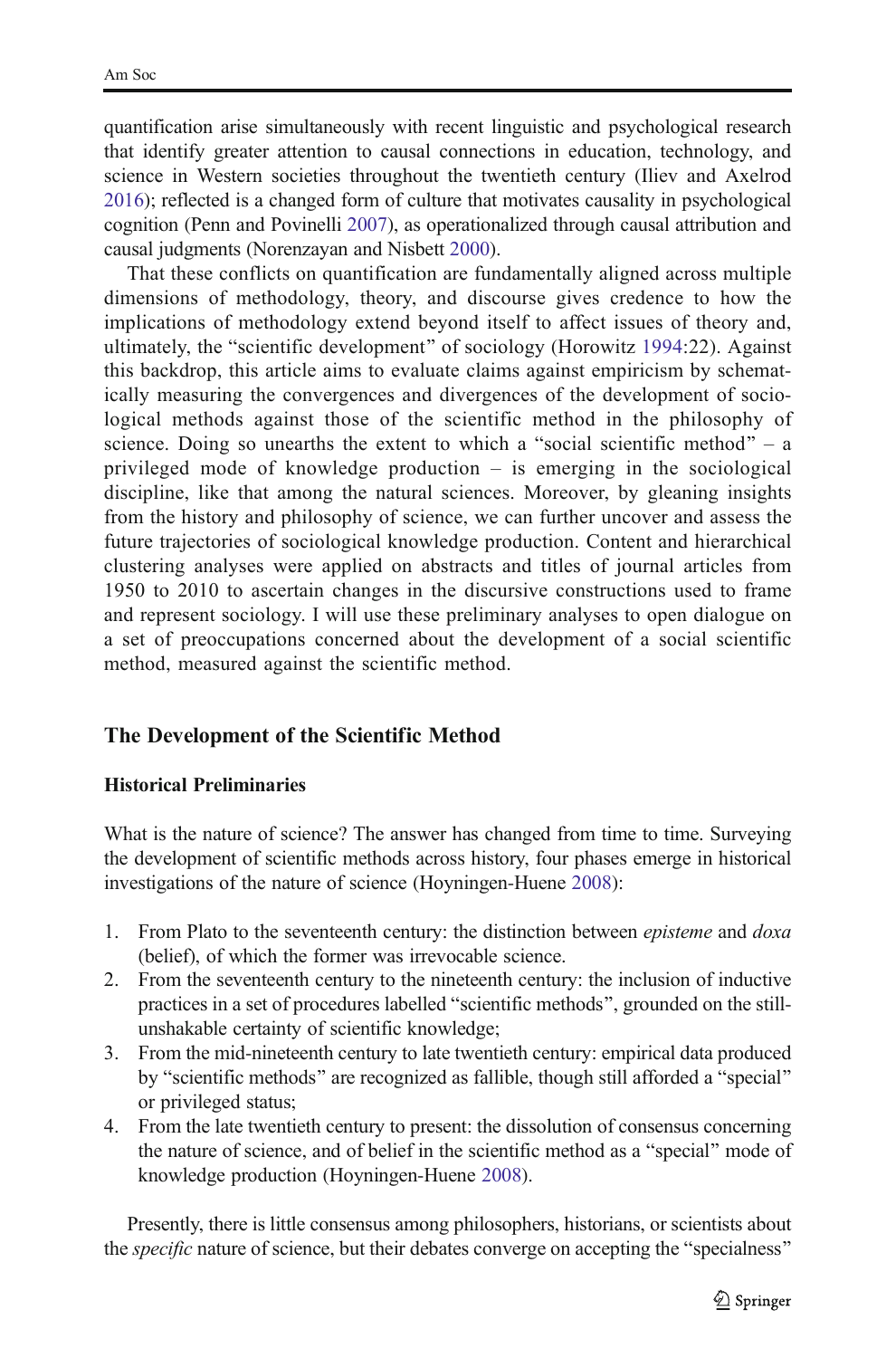of science that distinguish it from alternate forms of knowledge, and which are organized around systematicity. Taking this as a point of departure, historical assessments have consistently articulated eight dimensions of this systematicity, the combination of which were taken to consist the definition of science: descriptions, explanations, predictions, defense of knowledge claims, epistemic connectedness, ideal of completeness, knowledge generation, and representation of knowledge.

#### Progressing Through the Phases: Intellectual Movements

What drives progression through these phases? To find an answer, we should turn to how intellectual paradigm shifts are generated. Drawing from general scientific/ intellectual movements (SIM) theory (Frickel and Gross [2005\)](#page-17-0), the factors driving scientific movement and changes in intellectual paradigms consist of: (i) a coherent program for intellectual advancement, transforming thought and affecting knowledge circulation; (ii) resistance against norms; (iii) contention arises within intellectual fields in political contest with what appears to be an unequal distribution of power (Bourdieu [1988\)](#page-17-0), from which emerges (iv) collective actions of resistance in the forms of scholarly publications; (v) variation in the aims and scope of quantified empiricism across disparate subdisciplines/topics; (v) and whether these trends are episodic.

Table 1 illustrates how empiricism within sociological forms of knowledge aligns with these criteria, giving credence to the symmetry between the two histories of scientific methods. Whilst the dimensions of systematicity are present in the development of sociological praxis, what qualities may be unique to sociology? Against these backdrops, which phase has sociological knowledge progressed to? Have quantitative, empirical methods truly become a "special" or standard mode of production? How have the representations adopted by American sociology changed, within its supposed quantitative shift?

|       | Empiricism                                                                                                                                                                                                  | SIM characteristics                                                                 |
|-------|-------------------------------------------------------------------------------------------------------------------------------------------------------------------------------------------------------------|-------------------------------------------------------------------------------------|
| (i)   | Empiricism prescribes specific methodological foci rooted<br>in scientificity for how to best study sociology and to<br>advance the discipline (Hanson 2008).                                               | Coherent program for scientific<br>advancement.                                     |
| (ii)  | Empirical and quantitative ideas and methods resisted<br>against the predominance of social theoretical<br>traditions, empowering positivism (Goode 1960).                                                  | Core of intellectual practices contend against<br>normative expectations.           |
| (iii) | Statistical analysis grew to fuel professionalization across Alter distributions of power and resources.<br>disciplines, and altered and proliferated in policy<br>groups and think-tanks (Howard 1981:98). |                                                                                     |
| (iv)  | General growth in the number of scholarly publications<br>with statistical methods (Burrows and Savage 2014)<br>and journals dedicated to quantitative approaches.                                          | Collective actions that spread particular<br>ideas in intellectual networks.        |
| (v)   | Variation in the scope of quantified empiricism across<br>disparate subdisciplines/topics, including<br>statistical methodology.                                                                            | Vary in intellectual aim and scope, with new<br>methods and rule-making procedures. |

Table 1 Empiricism in sociological knowledge compared against SIM characteristics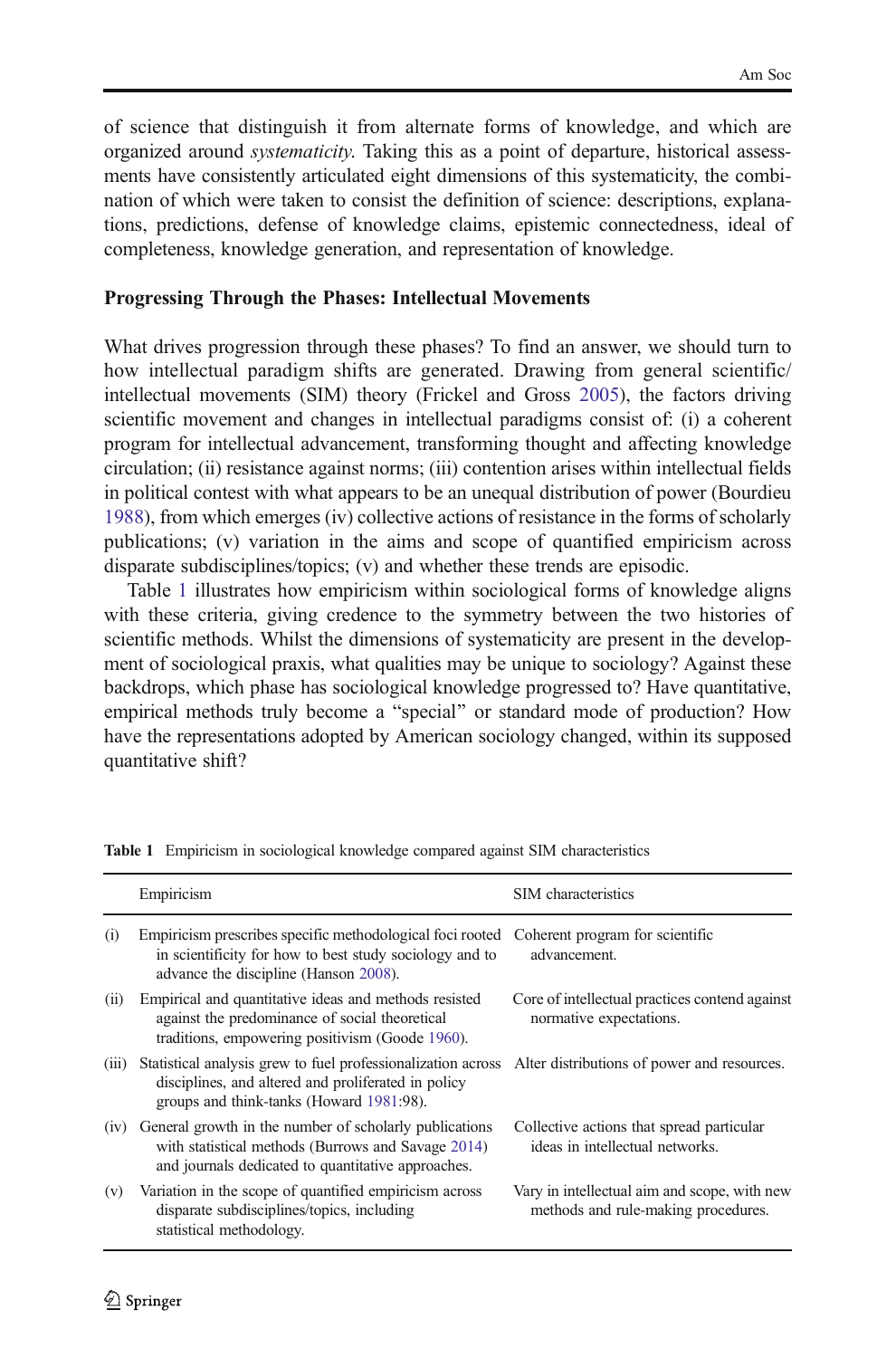#### Data and Methods

#### Sample

The criteria for selecting journals were guided by the qualities of having a high impact factor, to ensure the journals' representation of major interests among contemporary American sociology given its importance in the American social sciences (Adkins and Budd [2006](#page-17-0); Jacobs [2011,](#page-18-0) [2016](#page-18-0)), and general thematic interests, in principle open to the publication of all topics without overt bias. Keeping this in mind, the American Journal of Sociology, the American Sociological Review, and Social Forces were selected to best ensure that any trends identified actually reflect voluntarily decided interests among American sociologists from 1950 – the heyday of American sociology – to 2010.

#### Sampling

Sampling occurred in two phases, using a systematic sampling procedure, contrary to random sampling. Whereas the latter is most appropriate for detecting collective patterns within a single, homogeneous corpus of texts, the ability to trace developments of these patterns longitudinally across heterogeneous periods remains accessible only by a systematic sampling over the period of interest, lost to random sampling. The first phase incorporated the selection of articles from all issues of a single year for every ten years from 1950 to 2010. Sampling and recording units converged in their definition of journal articles as thematic or semantic units (Krippendorff [1980:](#page-18-0)61ff). The American Journal of Sociology publishes six issues per year, with six to seven articles in each issue, for a total of 283 articles; the American Sociological Review published six issues per year, with eight articles in each issue, for a total of 223 articles; Social Forces publishes four issues a year, with seventeen articles in each issue, $3$  for a total of 288 articles. From the seven rounds of selection between 1950 and 2010, the total corpus of recording units amounted to 794 journal articles. The second phase of selection involved systematically selecting every fifth article from a randomly selected start amongst the lists of articles for each journal. The American Journal of Sociology produced a sample of 58 articles, the American Sociological Review produced a sample of 66 articles, and Social Forces produced a sample of 58 articles. The final, total sample thus amounted to 182 articles  $(n = 182)$ .

#### Methods

The articles were imported into QDA Miner and content analysis was performed using Wordstat, enabling a thematic analysis to be conducted using all titles and abstracts from the corpus of texts. Titles and abstracts were chosen, as they best captured the matter of representation; body texts would not have tapped into this dimension sufficiently. Content analysis systematically and publicly manipulates large amounts of naturally

<sup>&</sup>lt;sup>3</sup> Social Forces only started publishing from 1974 onwards. However, the paucity of articles from 1950 to 1960 are partially accounted for by the journal's more extensive publishing schedule (it publishes more articles per year than the other two journals).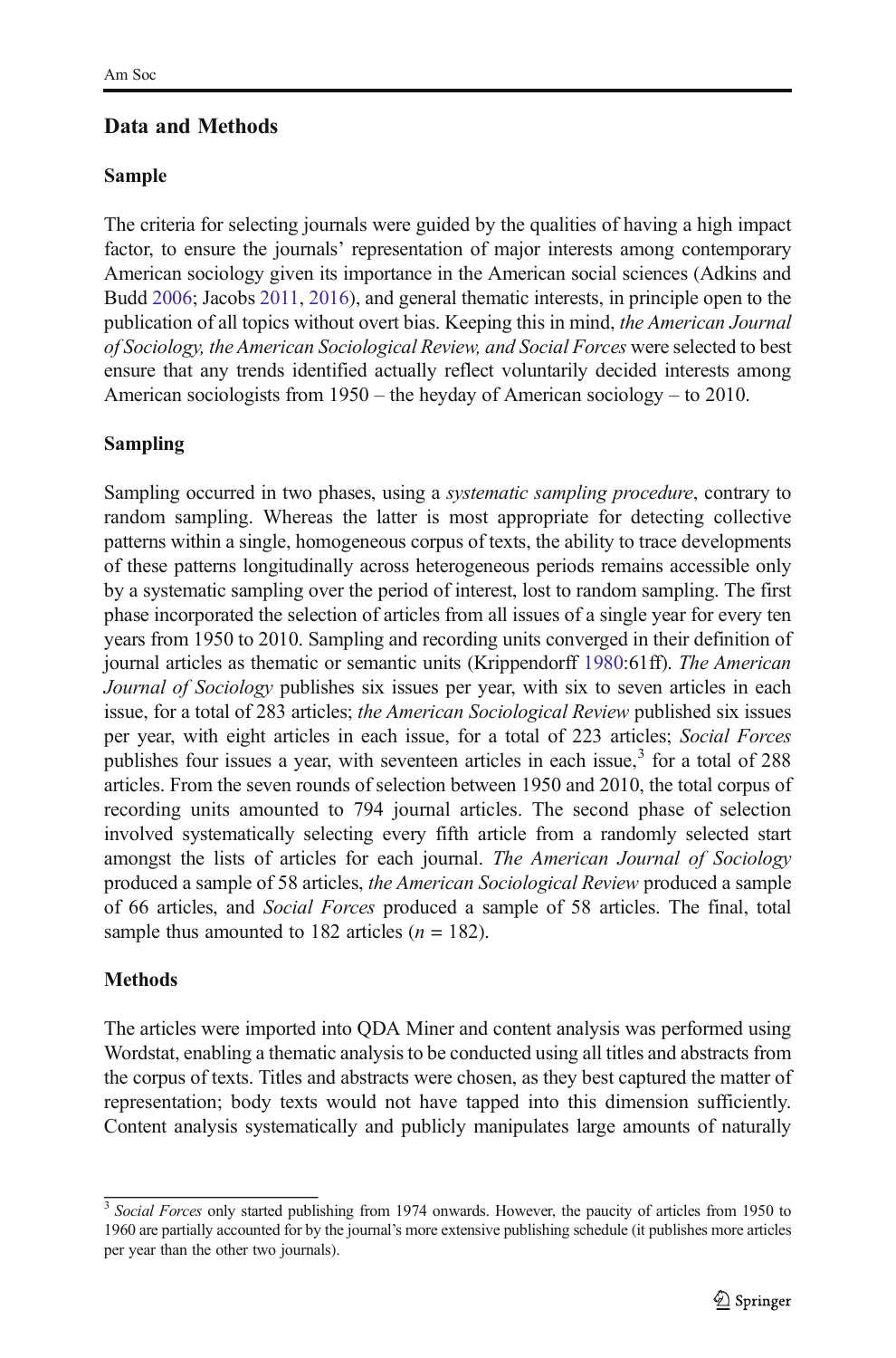occurring materials to construct historical data (Bauer [2001](#page-17-0):147). By producing collective-level data, it leaves enough room for interpretation to uncover social trends among representations presented by the materials (ibid:133). Two functions of content analysis best accommodate it to the research agenda: (1) constructing a text corpus as an open system by continuously adding texts to capture the recent progression of methodological trends; and (2) the construction of indices, to describe an index of the social and philosophical values behind the methods of choice (Krippendorff [1980\)](#page-18-0). Given the significance of journal articles in American sociology (Cronin et al. [1997](#page-17-0)) and their status as texts produced for an alternate purpose (Bauer [2001](#page-17-0):136), they were selected as the recording units for my collection of textual data. They most accessibly allow for diagnosis and assessment the interests of the discipline as texts available in digital archives within institutional libraries and respective journal webpages, proffering opportunities to analyze historical perspectives and developments, otherwise unavailable to participant data collection tools. Furthermore, this tests the hypothesis that the representation of sociology is tending towards empiricist, systematic frames by illuminating the discourse used to frame articles as knowledge productions.

Frequency analysis and hierarchical clustering techniques were then used to inductively explore the themes embedded from the dataset. Subsequently, I created a categorization dictionary that grouped the text according to five major themes: (1) examination and measurement; (2) structure and function; (3) analyses, evidence, hypotheses; (4) external reference; and (5) system (see [Appendix](#page-15-0) for further information on these dictionaries).

#### Structured Ways of Measurement and Analysis

A content analysis for word appearances was conducted using title and abstract data from the sample. In Wordstat, the results of the initial analysis were filtered by removing words that fell under at least one of two categories: (i) words pertinent to substantial or topical issues in the articles (i.e. "power", "gender", etc.); and (ii) "leftover" words with very small frequencies (fewer than ten appearances). Following this initial sweep, 60 words<sup>4</sup> remained that were directly pertinent to the dimensions of systematicity in the philosophy of science, with frequencies that ranged from 72 appearances in 53 cases ("research") to 10 appearances in 2 cases ("matching"). That is, all the remaining words gravitated towards aspects of measurement, systems, evidence, examination, analysis, prediction, and connectedness to external bodies of work.

Figure [1](#page-7-0) compares the frequencies of the top fifteen most used words by year (see [Appendix](#page-15-0) for descriptive frequencies and for full dictionary of the 60 words).<sup>5</sup> Six of the words – "research", "data", "study", "analysis", "findings", "differences" – were used from 1950 or prior; another  $s\bar{x}$  – "theory", "effects", "support", "structure",

 $4$  The 60 keywords included in Fig. [1](#page-7-0) essentially consist of words that deal with aspects of "methodology", rather than the entire corpus of keywords  $(n > 200)$ ; the 60 keywords was consistent with the hierarchical clustering in Fig. [3](#page-9-0), which grouped them into thematic clusters within "methodology".  $5$  Rather than conducting a coding frequency for all the words from top cluster in the hierarchical clustering

analysis ("analyses, evidence, hypotheses"), which would've appeared difficult to interpret and analyze with 34 diagrams to follow.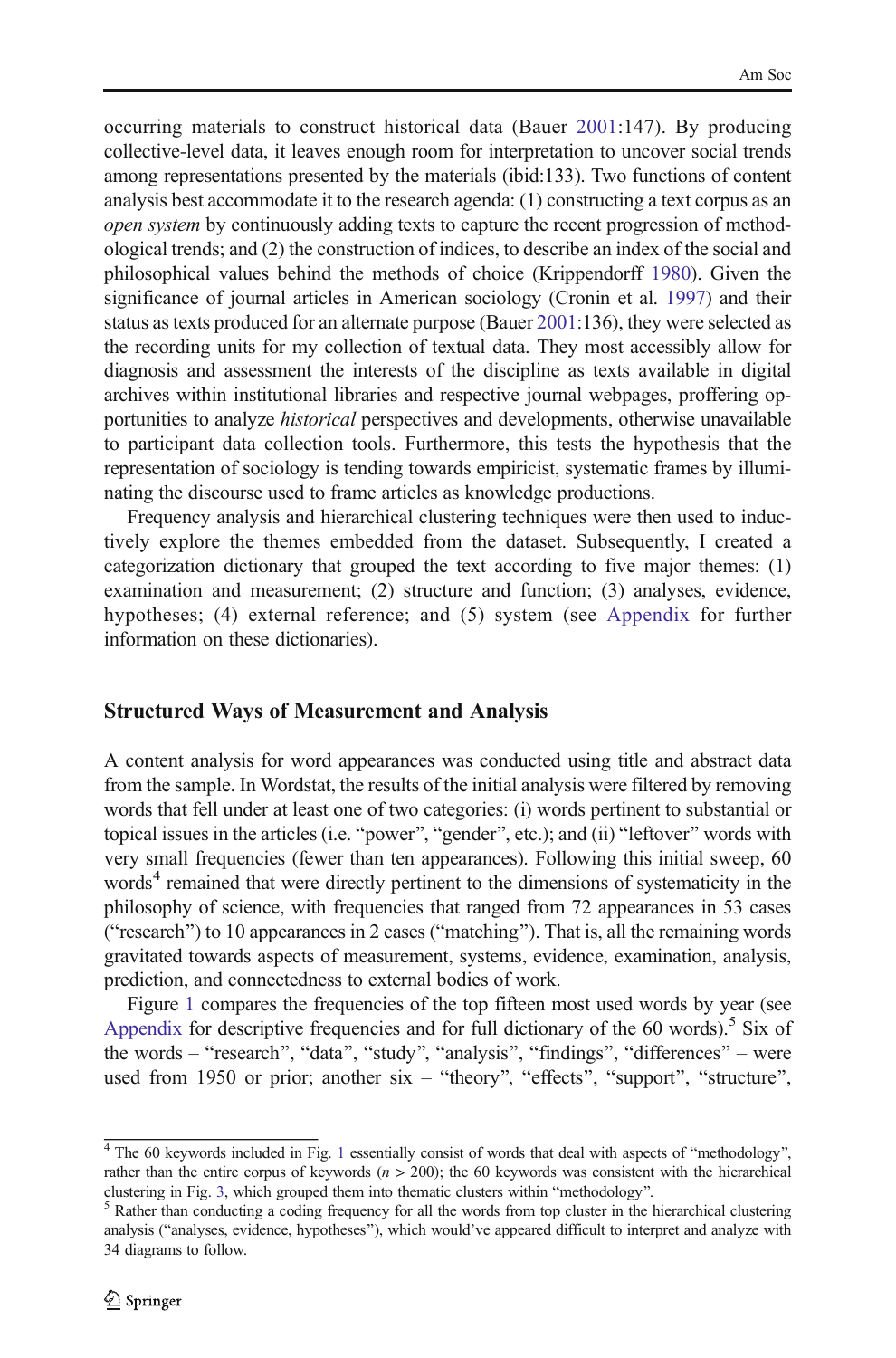Total Frequency for YEAR (Column percent)

<span id="page-7-0"></span>950  $2010$ 950 1960 960 970  $\frac{1}{2}$ 2010 1970 980 **990** goo 冨 59 RESEARCH  $\overline{O}$  $\bigcirc$  $\bigcirc$ SUPPORT Ó  $\bigcirc$  $\bigcirc$ DATA  $\circ$  $\bigcirc$ **STRUCTURE STUDY RESULTS**  $\overline{O}$ THEORY **DIFFERENCES**  $\circ$  $\circ$  $\bigcirc$  $\bigcirc$  $\ddot{\circ}$ **ANALYSIS**  $\circ$  $\overline{C}$ **SYSTEM**  $\circ$ **EFFECTS**  $\circ$  $\circ$ **RATES** ∩  $\circ$  $\circ$ ◠ **MODEL**  $\overline{O}$ EFFECT  $\bigcirc$  $\circ$  $\overline{O}$ **FINDINGS**  $\overline{O}$ ö

Fig. 1 Coding frequency of the top fifteen words of use (pertaining to aspects of measurement, system, evidence, etc.) among articles by year (compares their frequencies and their relative distribution over time)

"system", "effect" – were only used by 1960; and the remaining three – "model", "results", "rates" – by 1970. Almost all words have declined in frequency since 1950, most notable among them "analysis", whose frequency dropped from 15.79% among the 60 words in 1950 to 2.96% by 2010 (see Table [2](#page-15-0) in [Appendix\)](#page-15-0).

Throughout 1950 to 2010, use of the words "research", "data", "study" have remained steady or returned to their former high frequencies, indicating the consistency of empiricism as a mode of representing sociological articles. The organization of abstracts demonstrated *compartmentalization* into the description of a research question or inquiry, followed by research data and method used in its exploration, and the main results summarized. In one study of Vatican voting politics, for instance, the authors preface their abstract by noting they "explore the national factors that predict bishops' votes on two of the most contentious issues at the Second Vatican Council^. They then identify their data source as the "Vatican Secret Archive," after which "analyses [demonstrated] that rational choice oriented theory in the sociology of religion that focuses on competition is limited" (Wilde et al. [2010](#page-18-0)).

Comparing this with two earlier articles, also investigating the sociology of religion in the same journal,<sup>6</sup> helps illuminate the conditions of empiricism's function as a discursive framing mechanism, contingent on use of methodology rather than time period. All three elements in the same compartmentalization was observed in an empirical study of Catholicism written in 1960, where its abstract demonstrated its inquiry, data source and methods, as well as results in a comparable order: "in an urban community in northern Florida patterns of social integration among Catholic migrants were analyzed. Seven sets of attitudinal scales were constructed, and the area of value integration was compared with patterns of social participation and degrees of identification with the South. It was found that manifestation of attitudinal inconsistency seemed to have been distinctive of the 'high' Catholicity group rather than of the 'low.'" (Liu [1960](#page-18-0)).

<sup>6</sup> The American Journal of Sociology.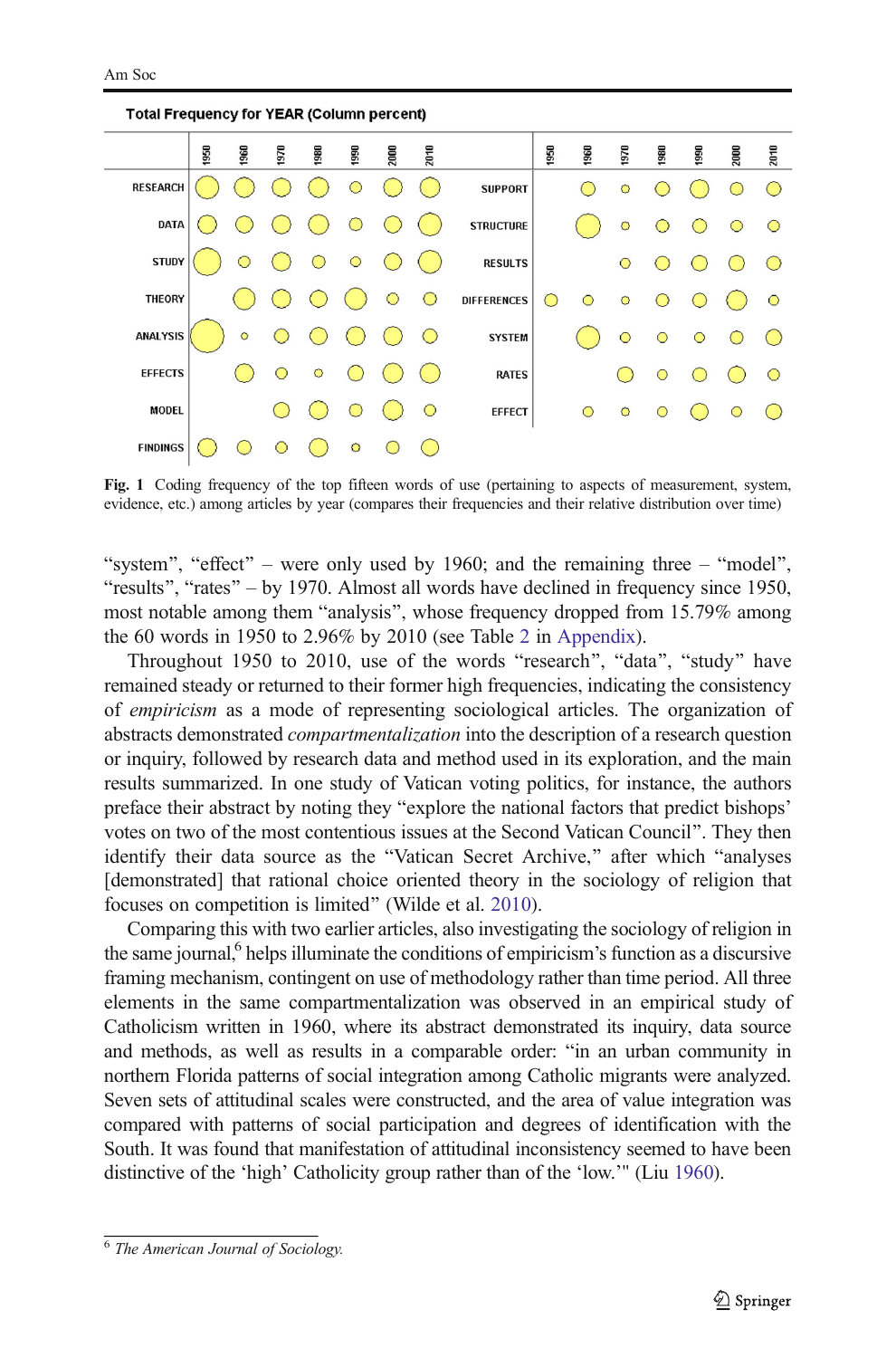Continuing with this example, in the abstract of a non-empirical (theoretical) study of Judaism in 1960, no references were made to methodology. Intriguingly, the compartmentalization observed in the other abstracts, despite their common subtopic, was absent, delving principally into the iteration of results (Wax [1960\)](#page-18-0). But that the majority of the most frequently used words selected have declined over time also suggests the concurrent adoption of alternate discursive constructions. In particular, discursive frames being used are constructed based on words not captured or related to aspects of measurement, systems, evidence, examination, analysis, prediction, or connectedness to external bodies of work through references. Two possibilities arise in the attempt to understand these frames, drawing reference from the themes initially filtered out: (i) "leftover" words with very small frequencies (fewer than ten appearances). As a result, content (frequency) analysis would offer limited assistance beyond sensitizing scholars to the extent to which this is the case, given the sheer volume of "leftover words"; (ii) Word usage has shifted to encompass substantial or topical issues. Figure [2](#page-9-0), comprised of the most used topical words from the unfiltered corpus of keywords,  $\gamma$  provides some evidence of this, indicated by the growth and frequencies of certain *topical* words superior to those of words from Fig. [1,](#page-7-0) such as "social", "political", and "organizational"; (iii) the diversification of interests, wherein topics and words to describe them are generated by an expanding scope of sociological inquiry.

#### Empiricist Frames and the Use of Concepts

Hierarchical clustering was used to uncover clusters generated from co-occurrences of the most common words or phrases, taken to construe topics or themes in the data. Seven clusters were generated, $8$  but two were removed as a result of low word counts (full categorization dictionary in Table [3](#page-16-0) under the [Appendix](#page-15-0)). Comparing these results with the fifteen words from Fig. [1](#page-7-0), thirteen were from the "analyses. evidence, hypotheses" theme, while the remaining two were from the "system" theme (see Table [3](#page-16-0)).

Figure [3](#page-9-0) shows the relative weight of each of the five themes over time. It also shows the consistency with which "analyses, evidence, hypotheses" were used and acquired prominence over the other four themes ("examination and measurement", "structure and function", "external reference", and "system"). Empiricism as a discursive frame gains credence from the growing frequency of words along the lines of "analyses", "evidence", "hypotheses" – closely aligning with the systematic elements of compartmentalization (inquiry, data and analysis, results) observed with the vocabulary frequency analysis. Thus,

 $^7$  Figure [2](#page-9-0) needed to draw from an unfiltered corpus of keywords in order to obtain topical keywords.  $^8$  Any higher number of clusters did not stratify "analyses, evidence, hypotheses", the largest cluster. For instance, this cluster consisted of 39 words at seven clusters; increasing the number of clusters (to eight) only shrunk the other clusters; conversely, reducing the number of clusters (to six) added to the size of this cluster. Seven clusters thus provided the smallest difference in size or the most even distribution of size among the clusters.

<sup>9</sup> Clusters with only one word in them were removed.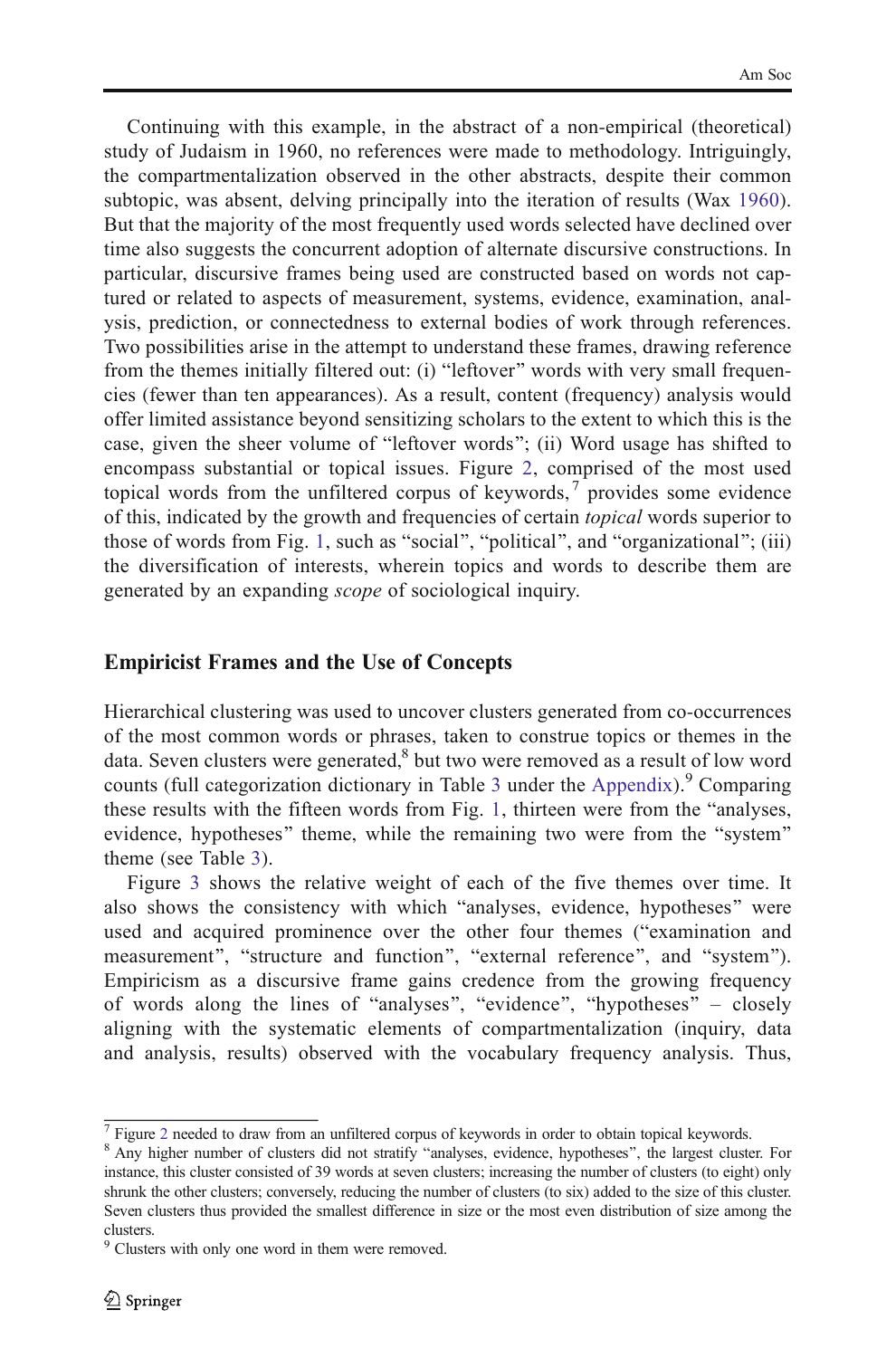$\sim$   $\sim$   $\sim$   $\sim$ 

<span id="page-9-0"></span>

| TO tail Frequency for TEAR |         |         |      |         |                                               |      |         |                     |         |           |         |            |           |         |         |
|----------------------------|---------|---------|------|---------|-----------------------------------------------|------|---------|---------------------|---------|-----------|---------|------------|-----------|---------|---------|
|                            | 1950    | 1960    | 1970 | 1980    | 1990                                          | 2000 | 2010    |                     | 1950    | 1960      | 1970    | 1980       | 1990      | 2000    | 2010    |
| <b>SOCIAL</b>              |         |         |      |         |                                               |      |         | <b>OCCUPATIONAL</b> | $\circ$ | $\circ$   |         |            |           |         |         |
| POLITICAL                  | $\circ$ |         |      | O       |                                               |      |         | ORGANIZATIONAL      |         | $\bullet$ | ۰       |            |           |         |         |
| <b>CLASS</b>               |         | $\circ$ |      |         |                                               |      | O       | <b>RACIAL</b>       |         |           |         |            | O         | $\circ$ |         |
| <b>STATUS</b>              | $\circ$ |         |      |         |                                               | O    |         | <b>RELIGIOUS</b>    |         | ۰         |         | O          | $\bullet$ |         | $\circ$ |
| WOMEN                      |         |         |      |         | $\left( \begin{array}{c} \end{array} \right)$ |      |         | <b>WORK</b>         |         |           | O       | $\circ$    | $\circ$   |         |         |
| <b>STATES</b>              |         |         |      | $\circ$ | $\circ$                                       |      |         | <b>NATIONAL</b>     |         | $\circ$   | $\circ$ | $\bigcirc$ |           | $\circ$ |         |
| <b>ECONOMIC</b>            | ۰       |         | ۰    |         |                                               | O    |         | <b>BLACK</b>        |         |           |         | $\circ$    |           |         | $\circ$ |
| WHITE                      |         | $\circ$ |      |         | ∩                                             |      | $\circ$ | <b>CHILDREN</b>     |         |           | O       |            |           |         | ∩       |

Fig. 2 Coding frequency of top sixteen words of use (pertaining to topics) among articles by year. 16, rather than [1](#page-7-0)5 to match Fig. 1, for the fact that "black" and "children" share identical frequencies

Fig. 3 also further illustrates the persistence of compartmentalization among representations of sociology across time.

These results resonate with the historical turn away from theory, but also illuminates where it stands today: in the wake of the disappearance of big-theory or theoretical thinking (Swedberg [2016a,](#page-18-0) [b\)](#page-18-0), a new "micro-theory" emerged; a novel means of doing theory, micro-theory refers to thinking in terms of concepts, and the intellectual means by which these concepts are constructed. Systems of thought are parceled into concepts, which are then extracted to be applied within increasingly localized problems and studies (Ivinson et al. [2011](#page-18-0)).



Fig. 3 Framing of articles by thematic clusters (shows the relative weight of each of the five clusters over time across all journals)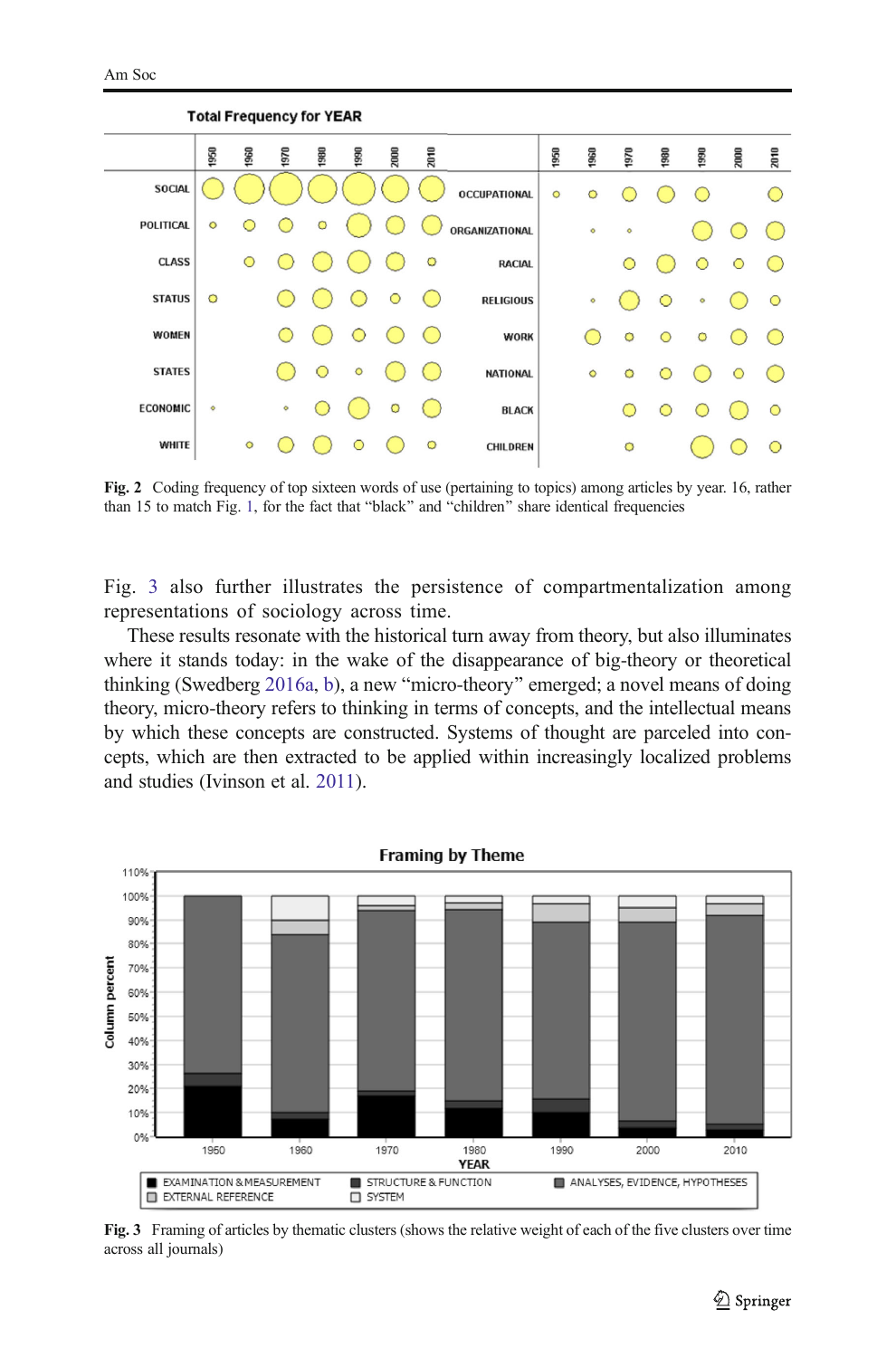#### Constructing Social Representations: Empiricism and Systematicity in Sociology

Communication scholars assert that there is no such thing as bias – only the construction of representations. Whilst the content and hierarchical analyses' results help to better contextualize contemporary debates on the development and trajectory of sociological ways of knowing by illuminating the representations of a quantitative, empirical method in journal articles, a theoretical approach is required to make sense of these representations in broader epistemological changes within the discipline. Keeping this in mind, social representations theory helps unpack the ways in which this process works.

Representation, according to Bauer and Gaskell ([1999](#page-17-0)), is embodied in both communication and in individual minds, comprising of three elements: subjects conducting the representation, the represented object, and the project from which the representation draws its context. Subjects (S) are theorized to interact in ways that give shape to an object (O), a process which, over time, accumulates into a project (P) with a direction. Mediating between this triadic relationship and the dimension of temporality renders visible a "toblerone" model (Fig. 4).

The structure of representations negotiated between subjects and objects is rooted in the processes of anchoring, the classification of novel ideas/things, and objectification, the reification of ideas (Moscovici [1984](#page-18-0)); all occur through the distribution and exchange of images, exemplars, and models, constituting the empirical data for studying social representations (Bauer and Gaskell [1999\)](#page-17-0). Specific to the question of how sociology represents itself, mediums of representation include the words and terms with which published research is described, while modes of representation deal principally with habitual practices, operationalized as how research is framed.

Social representations theory offers a distinct approach to depict the discursive constructions (or the representation) of sociology, and ultimately drawing connections between elements in their structure and the dynamics of a broader project. For this reason, the epistemological trends in sociological knowledge production can be



Fig. 4 The "toblerone" model of social representations (Bauer and Gaskell [1999\)](#page-17-0)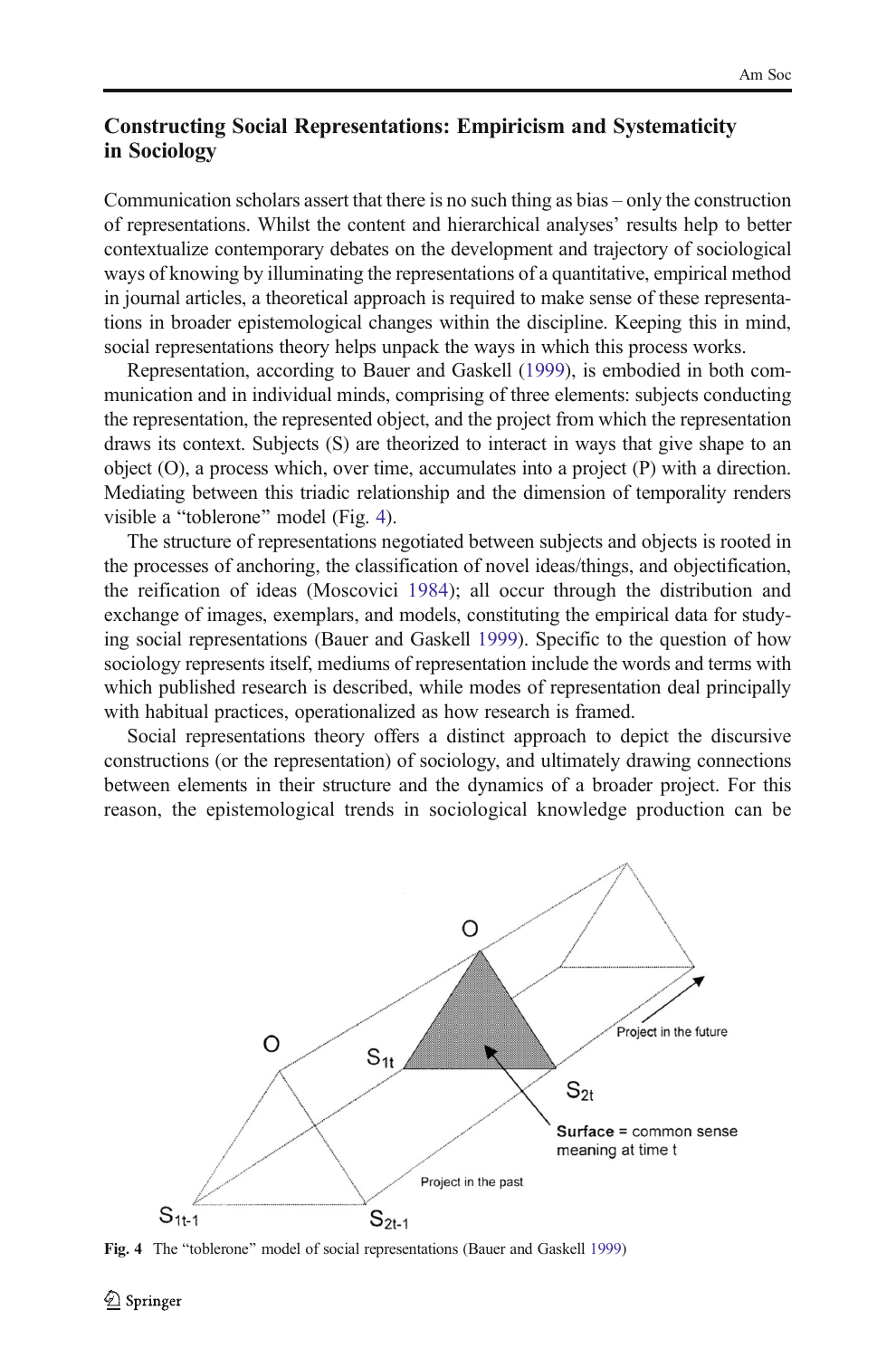conceptualized as the mobile project (P) within the toblerone model of social representations. Unearthing the contexts of sociology's representational project (P) would shed light on the repertoire of assumptions that motivate and organize sociological research practice (Bauer and Gaskell [2008](#page-17-0)), ultimately excavating the determinants and directions of collective activity within the discipline (Israel and Tajfel [1972\)](#page-18-0).

Where individual authors/articles would be conceptualized as subjects (S) in the toblerone model of social representations (Bauer and Gaskell [1999](#page-17-0)), the ways in which words are used constitutes the mediation process by which a more abstract object (O) is established between the subjects. The rising eminence of words redolent of "analyses", "evidence", "hypotheses" – closely aligning with the systematic elements of compartmentalization (inquiry, data and analysis, results) observed with the vocabulary frequency analysis points to how systematic empiricism was the discursive frame constructed, an abstract object (O) emergent from mediation between articles (S) using words.

Taking systematic empiricism to comprise the abstract object (O), its adherent conditions and changes can be mapped onto a larger project concerning the representation of sociology as a discipline (P). That the popularity of empiricism as a discursive frame in American sociology is consistent throughout time indicates that the ways in which research is framed is, in part, independent of choice of method. This finding runs counter to the claims admonishing against the displacement of non-empirical, quantitative ways of knowing. It urges the separation of the resistance for theory and the resistance for qualitative methods, whose lines of inquiry are often entangled: articles applying qualitative methods play a part in recreating the empiricist frame with which quantitative-based articles are constructed. We observe the cessation of more and more ground to through the processes of compartmentalization in theoretical terms – the growing use concepts as micro-theory – and in discursive terms – framing even qualitative results according to the same empiricist traditions. Mapping these trends into the future of the representation of sociology, they lend partial corroboration to speculations of how the proclivity towards empiricism as a mode of construction (Iliev and Axelrod [2016](#page-18-0)), and a substitute for dialogue (qualitative descriptions).

#### The Making of a Social Scientific Method

#### The Development of Sociological Methods in their Historical Context

Scholars have made note of how, from the mid-1960s, diversions from theory (Calhoun [2007;](#page-17-0) Platt [1996\)](#page-18-0) were compounded by the apparent disillusionment with Marx under accusations of economic reductionism (Zeitlin [1973:](#page-18-0)110) in reproducing an empiricist fervor with quantitatively methodological overtones that was nurtured by increasingly bureaucratized and specialized institutions (Howard [1981](#page-18-0):3; Zeitlin [2001](#page-18-0):234), and professionalized disciplines within American social science (Goode [1960](#page-17-0)). The beginnings of these changes are commonly attributed to influxes of federal and private funding during and following World War II (Kleinman [1995;](#page-18-0) Price [2003](#page-18-0); Turner and Turner [1990](#page-18-0)). But more than the obligations imposed by material resources in shaping sociologists' epistemological orientations, it was the "Fordist forms of societal regulation [that] resonated powerfully with social science positivism^ that encouraged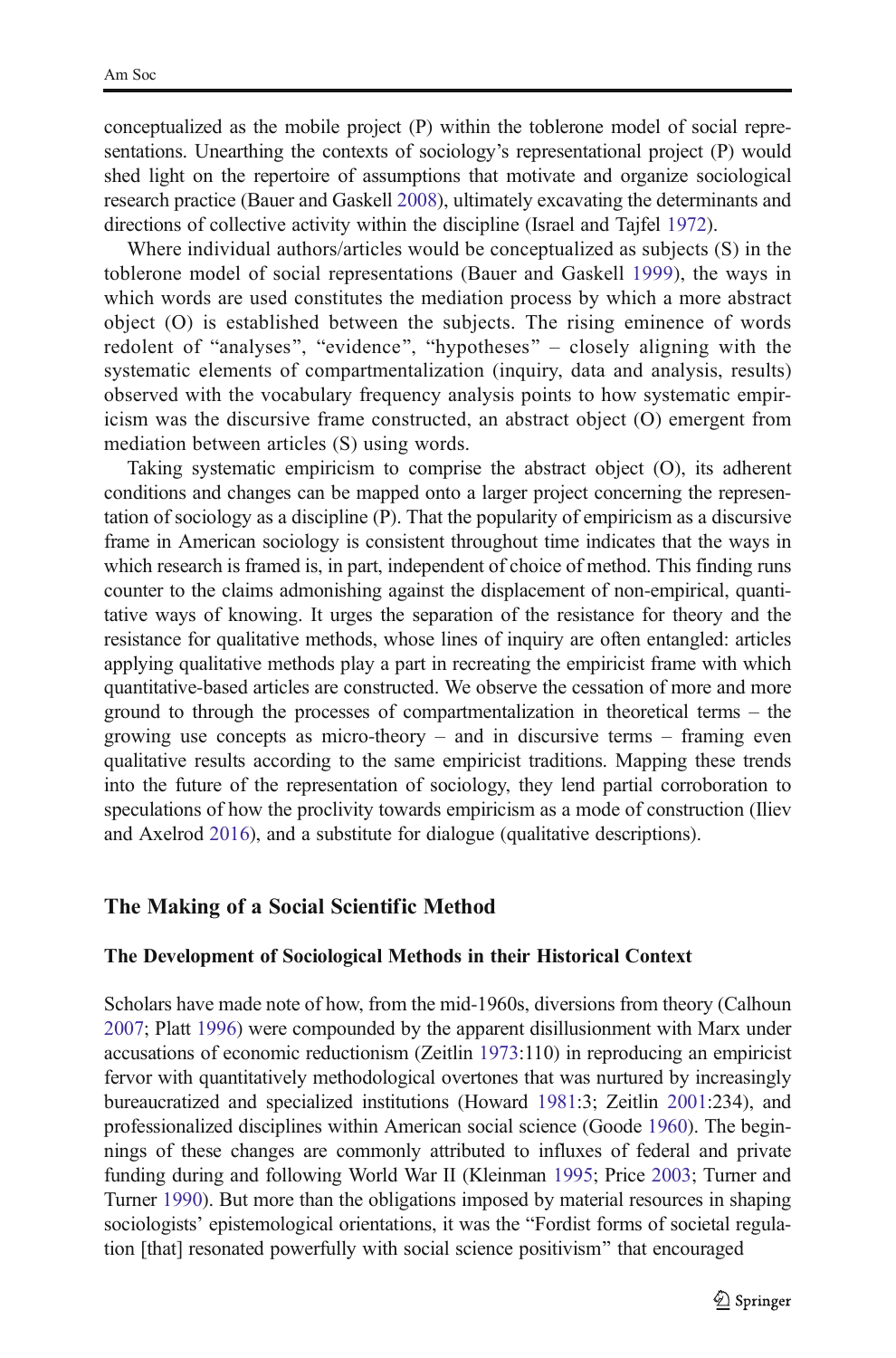"the epistemic realignment in sociology by making positivism seem more plausible… Fordism as a mode of social regulation insisted on the ontological reality of 'the social' as an object, and… as a result, sociologists were especially fixated on the predictable, repeated regularities of social existence inside the U.S. metropole." (Steinmetz [2007](#page-18-0))

Implicated is a demand for statistical analysis in servitude of administrative purposes and to constitute the basis for rational, precise, real decision-making in American sociology (Howard [1981:](#page-18-0)98). That the bureaucratic restructuring of institutions according to hierarchical, rigid standards is irreversible (Zeitlin [2001](#page-18-0):236) and that social research activity organized around quantitative methodology, increasingly intersected with computer science, has proliferated in social policy groups and think-tanks indicate that this new form of rationality still persists.

Though sociology as an institutionalized, distinct discipline is far shorter lived than its scientific counterpart, we can nevertheless measure these observations in historiographic scholarship against the schematic evolution of the scientific method to give shape to the following phases in sociological development:

- 1. Pre-WWII: methodological pluralism in which qualitative and theory played a stronger role than quantitative methods.
- 2. From WWII to 1960s: the proliferation of statistics as they begin to become the epicenter of sociological inquiry.
- 3. From the 1960s to present: the displacement of theory and non-quantitatively empirical methods by quantitative methods as they become a "special" mode of knowledge production.

The content and hierarchical clustering analyses' results further refine this picture by revealing important distinctions. The sense of infallibility that defined the early phases of scientific development is absent in sociology. It is more common for empirical results to be questioned on the grounds of context and positionality, for instance. But are quantitative methods imbued with a "special" or privileged status? Evidence suggests that quantitative methods have grown to become the predominant mode of knowledge production in American sociology (Au and Bauer [2017](#page-17-0)). The results here supplement this conclusion by altering the foundation of the question: what we observe is not just a common method being used, but a common method that is being constructed. That is, the diversity of methods used over the past half century converge upon a common approach, evinced by the identical ways in which sociological knowledge is framed and representations of social reality constructed.

But in hindsight, on account of the persistence of these trends throughout the years, it was not Fordism that drove them. So what did? Corroborating yet splitting from scholars on quantitative, qualitative, and theoretical sides of the debates, the picture of sociological knowledge production being painted here is more complex than suggested by any side. We can observe how knowledge production is epistemologically occurring on two levels: (i) the way in which social reality is broken down into data, collected and analyzed, and (ii) the way in which this data is framed, and made to recursively influence future sociological knowledge production. Whilst there is no single technique or method that takes precedence in (i), such as regressions, linear models, etc. (ibid), the evidence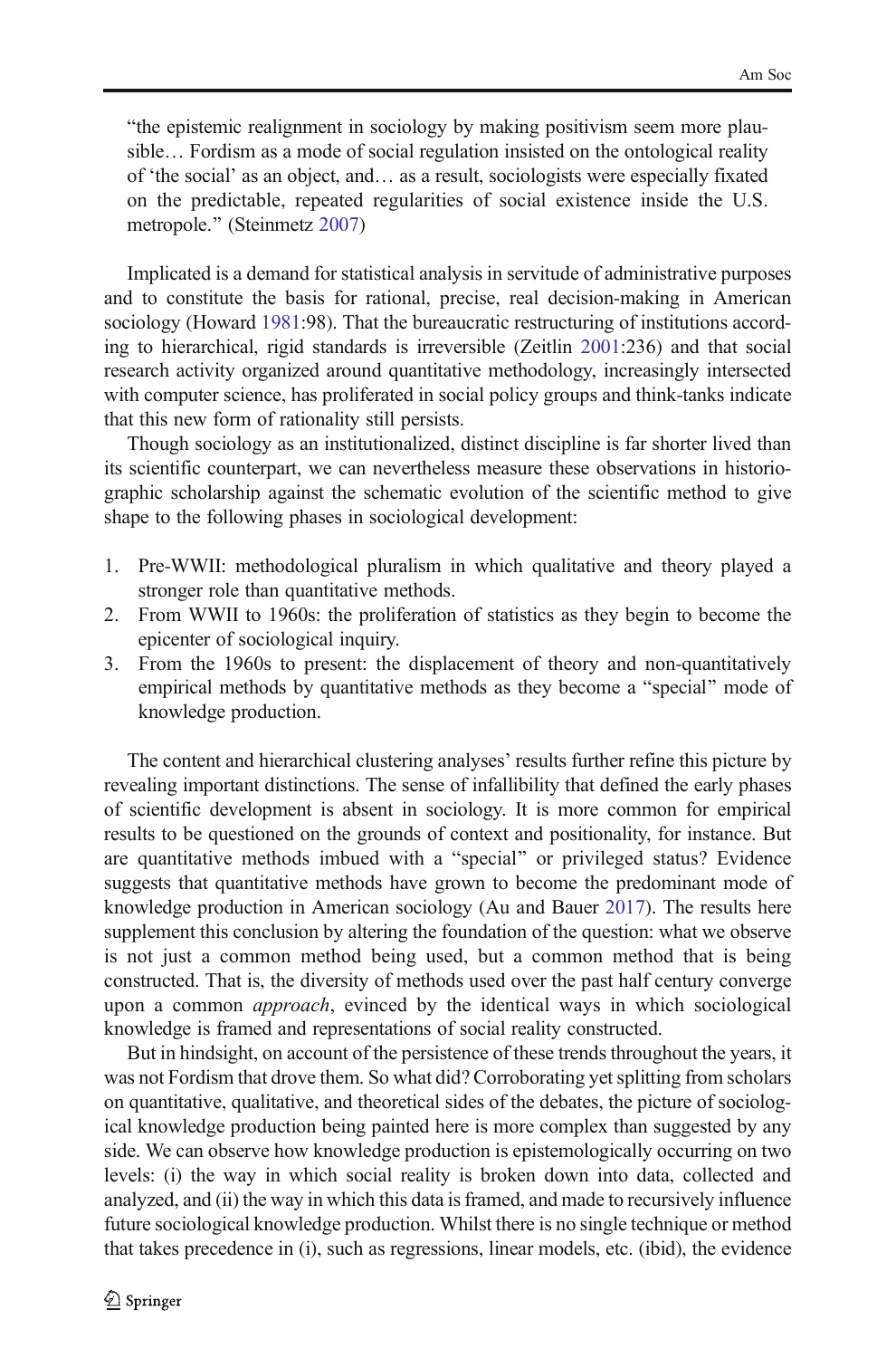suggests that the production of knowledge and the application of these techniques, diverse as they are, is being credited to the same approach. Thus, empiricism both mediates and is mediated by knowledge production not through the direct manipulation of method or even theory use, but by redefining the ways in which methods are being labeled and knowledge framed and remembered. In this way, systematic empiricism is the approach, not method, of knowledge production that becomes too embedded in American social scientific conduct to be displaced (White [1998](#page-18-0)).

#### Tenets of Sociological Systematicity

Just as the concept of systematicity bound together all the disparate definitions of the scientific method in a set of dimensions, what are the dimensions that constitute the social scientific method or the approach of systematic empiricism? The results identify dimensions of the scientific systematicity within this approach. Despite the fact that frequencies of words pertaining to models and measurement (Fig. [1](#page-7-0)) have individually decreased, there are *collectively more* of them in usage by 2010: a surge in new words around 1960–1970 coincides with a drastic rise several indicators of scientificity, lending some empirical corroboration to hitherto theoretical attributions of quantification to a 1960s Fordist rationale, which shares many characteristics with quantified, systematized scientificity (Steinmetz [2007\)](#page-18-0). Indeed, imagined as a project (P) extended over time, the representation of sociology *continues* its subjection to an empiricist (object (O)) discursive frame, converging with its propulsion towards an increasingly systematized and rigidized standard of knowledge production and communication seeking to "imitate the quantifying methods and opaque idiom of the hard sciences" (Nisbet [2002\[1976\]:](#page-18-0)xi).

But whilst the dimensions of scientific systematicity are present in the development of sociological praxis (Au and Bauer [2017\)](#page-17-0), what additional qualities of a social scientific method exist that are unique to social science? Or rather, what distinguishes systematic empiricism from the scientific concept of systematicity? Perusing the analyses' results, several articulations are possible:

- 1. Empiricism: using methods to explore social reality through measurement. Unlike science, social science carries a tradition of using theory to interpret reality; the point of contact between reality and ourselves is intrapersonal. By approaching the quest to uncovering knowledge with measurement, the contact between researcher and reality becomes pushed outside ourselves. It does not matter how we explore social reality, so long as it can be broken down into data and demonstrated to be measurable and outside ourselves.
- 2. Discursive compartmentalization: reorganizing the body of a scholarly production to comply with a structured form. The order forced upon the presentation of knowledge not only represents an attempt to make it relatable and legitimized, but simultaneously reorganizes the way knowledge is understood – social reality becomes structured and breakable in ways beyond the article, rigidizing our ways of knowing, of remembering, and of interpreting.
- 3. Theoretical compartmentalization: breaking apart systems of thought into smaller concepts, which are extracted from their original context to be applied to other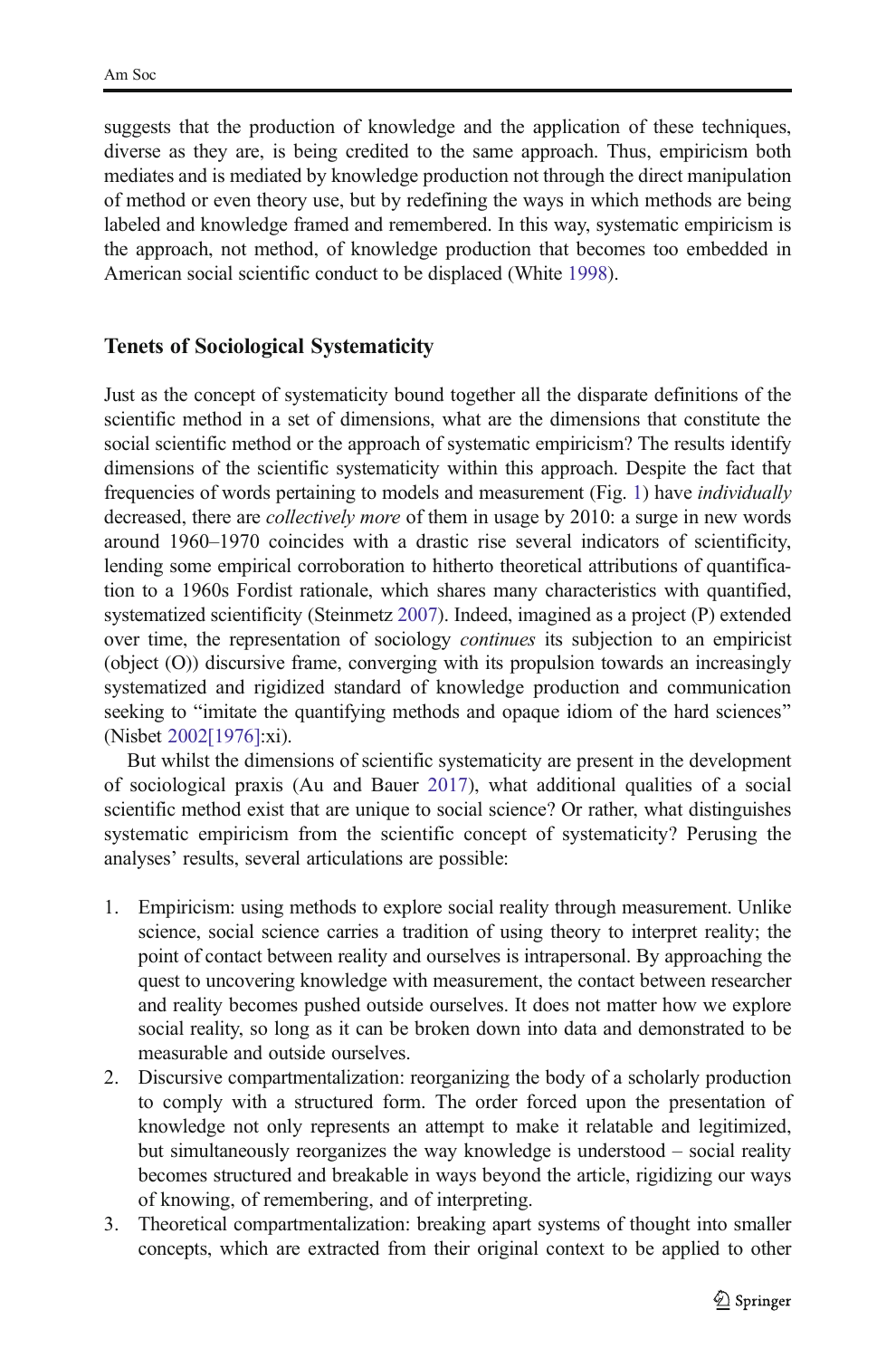contexts and research problems. The widely held imperative for generalizability best evinces and motivates the latter two dimensions, representing a bid to connect researchers to others, and localized knowledge to larger currents of research.

#### **Discussion**

In response to expansion of Big Data (Benoit [2015](#page-17-0)), moral panics have erupted between embattled qualitative/theoretical and quantitative camps over the future of sociological research and methods deemed external to an empirical, quantitative agenda. Strong convergences are drawn between this apparent recent turn to quantitative empiricism in sociology and empiricism in the historical development of the scientific method. Keeping this in mind, this article scopes the extent to which these claims made against an encroaching quantitative empiricism are true by comparing the discursive constructions employed by mainstream sociologists with the development of science, ultimately pushing towards a more complex conceptualization of empiricism and epistemology. A key result concerns the systematic *framing* of articles that even qualitatively grounded studies endorse, urging scholars to grow more sensitized not only to the distinction between the often enjoined qualitative and theoretical camps in their battle against quantification, but also to the differentiation of two levels in knowledge production: analysis, and construction.

Surveying this construction, content and hierarchical analyses show a surge in words that resonate with several indicators of scientificity (dimensions of systematicity) and which discursively construct an empiricist, systematic frame. Comparable with the qualities of the scientific method, this frame constitutes a new social scientific method that is not used, but constructed as an approach. Empiricism is both mediates and is mediated by knowledge production not through the direct manipulation of method or even theory use, but by redefining the ways in which methods are being labeled and knowledge framed and remembered. Imagining sociology as a collection of representations extended over time, built upon an empiricist (object) discursive frame mediated by articles (subjects), the social scientific method is becoming embedded in social scientific culture and propelled towards empiricism, discursive compartmentalization, and theoretical compartmentalization. Systematic empiricism, or the culmination of these dimensions, in sociology attempts to organize research according to grand narratives spanning multiple contexts. The effect of this ordering surpasses the article, going so far as to inflict a predictable order upon the way research is conducted and social reality perceived.

The merits of this essentially deductive approach are questionable. On the one hand, it implies the promise of a more connected, cohesive community of social researchers – beginning the road to much needed concerted intellectual action in a wildly fragmenting modernity. But on the other, it possesses the perils of every deductive approach: foreclosing the possibilities of understanding phenomena beyond what is predetermined, wherein the only promise of flexibility or induction that remains is the slight re-purposing of the original categories to accommodate for "anomalies" (Kuhn [1962](#page-18-0); Popper [1963](#page-18-0); Lakatos [1978\)](#page-18-0); at its core, neglecting potentially promising observations (Adorno [1998](#page-17-0):28, 32–4). And as the social scientific method extents to even qualitative methods, the recursivity central to verifying the quality of social research – the shuttling between the use of predefined coding categories for analysis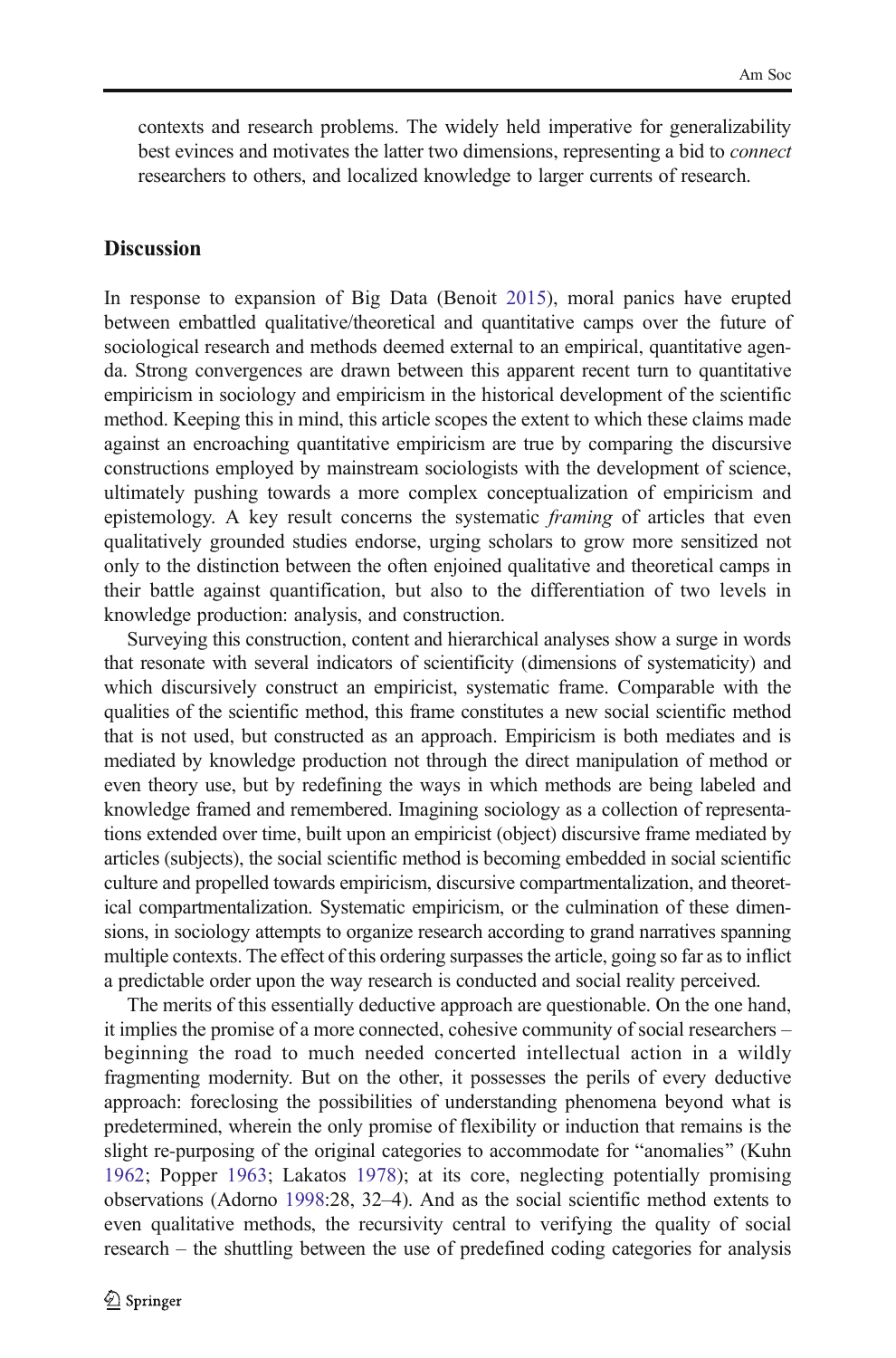<span id="page-15-0"></span>and developing newly identified codes for analysis (LeCompte and Schensul [2013](#page-18-0)) – becomes bound to deductive forms, individuals and observations moving about a fluid social reality are fitted into predetermined categories. The contributions made by this article shed light on the layers of reality buried in old debates – quantification and nonquantification – whilst stimulating thought on new ones: will a rigidized research agenda successfully reorganize knowledge and its production in ways that better connect scholars? Has generalizability run its course as a standard for knowledge production under the social scientific method, when pitted against the merits of localization – exploring, addressing, and maximizing on local, present contexts? Having laid out the foreground for these lines of inquiry, this article opens dialogue on their pressing challenges for the future of social research, whose solutions will come by interdisciplinary discussion across and among sociology, methodology, philosophy, and history.

Acknowledgements Thanks are due to Martin Bauer and Flora Cornish, whose comments have enriched this paper as a result.

#### Compliance with Ethical Standards

Conflicts of Interest The author declares that there are no conflicts of interest.

#### Appendix

| Word               | Year   |       |          |       |       |       |       |  |  |  |  |  |
|--------------------|--------|-------|----------|-------|-------|-------|-------|--|--|--|--|--|
|                    | 1950   | 1960  | 1970     | 1980  | 1990  | 2000  | 2010  |  |  |  |  |  |
| Research           | 7.89%  | 5.84% | 4.69%    | 6.12% | 2.02% | 4.95% | 5.56% |  |  |  |  |  |
| Data               | 5.26%  | 4.38% | 5.08%    | 5.44% | 2.42% | 4.05% | 7.04% |  |  |  |  |  |
| Study              | 10.53% | 2.19% | 5.08%    | 2.72% | 1.61% | 4.50% | 7.04% |  |  |  |  |  |
| Theory             |        | 6.57% | 4.69%    | 4.42% | 6.45% | 1.80% | 2.59% |  |  |  |  |  |
| Analysis           | 15.79% | 0.73% | 3.13%    | 4.08% | 4.84% | 4.95% | 2.96% |  |  |  |  |  |
| Effects            |        | 5.11% | 1.95%    | 1.02% | 3.63% | 5.86% | 5.56% |  |  |  |  |  |
| Model              |        |       | 3.52%    | 4.76% | 2.42% | 5.41% | 1.85% |  |  |  |  |  |
| Findings           | 5.26%  | 2.92% | 1.95%    | 4.76% | 1.21% | 2.70% | 4.07% |  |  |  |  |  |
| Support            |        | 2.92% | 1.17%    | 3.06% | 4.84% | 2.25% | 2.96% |  |  |  |  |  |
| Structure          |        | 8.03% | 1.17%    | 2.72% | 3.23% | 1.80% | 1.85% |  |  |  |  |  |
| Results            |        |       | 1.56%    | 3.06% | 3.63% | 3.60% | 2.96% |  |  |  |  |  |
| <b>Differences</b> | 2.63%  | 1.46% | 1.17%    | 2.72% | 2.82% | 5.41% | 1.48% |  |  |  |  |  |
| System             |        | 7.30% | 1.56%    | 1.36% | 1.61% | 2.70% | 3.33% |  |  |  |  |  |
| Rates              |        |       | $3.52\%$ | 1.36% | 2.82% | 4.05% | 2.22% |  |  |  |  |  |
| Effect             |        | 1.46% | 1.17%    | 1.70% | 4.44% | 1.35% | 3.70% |  |  |  |  |  |

Table 2 The frequencies of fifteen most used words in titles and abstracts compared over time (as a proportion of 60 total keywords)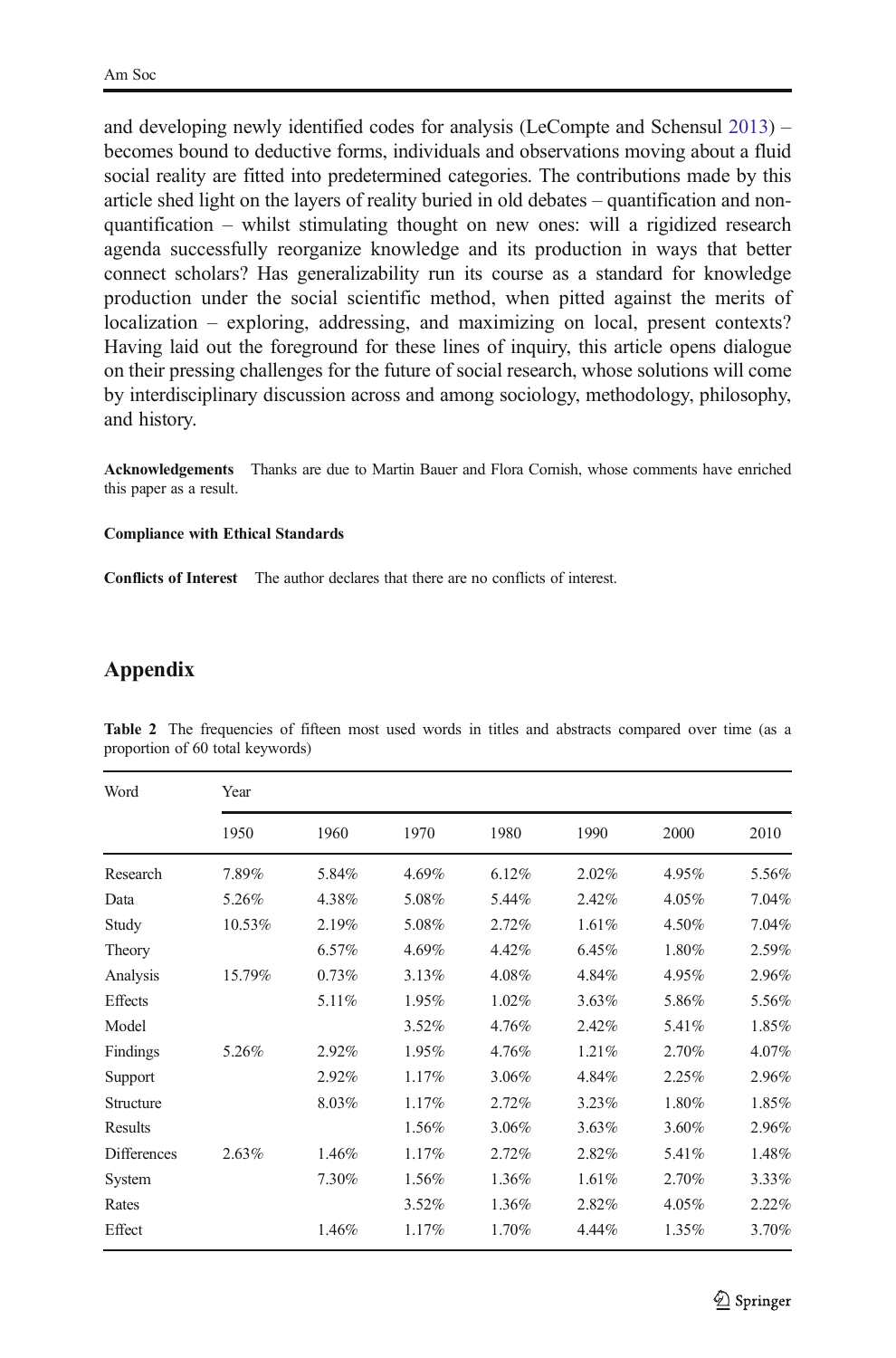| Analyses, evidence, hypotheses (39)         |                                          |
|---------------------------------------------|------------------------------------------|
| Analyses                                    | Outcomes                                 |
| <b>Analysis</b>                             | Patterns                                 |
| Data                                        | <b>Rates</b>                             |
| Difference <sub>1</sub>                     | Relationship                             |
| <b>Effect</b>                               | Research                                 |
| <b>Effects</b>                              | <b>Results</b>                           |
| Empirical                                   | Sample                                   |
| Evidence                                    | Significant                              |
| Explanations                                | <b>Structure</b>                         |
| Factors                                     | <b>Studies</b>                           |
| <b>Findings</b>                             | <b>Study</b>                             |
| Hypotheses                                  | <b>Support</b>                           |
| Hypothesis                                  | Terms                                    |
| Impact                                      | Tested                                   |
| Implications                                | Test                                     |
| Level                                       | <b>Tests</b>                             |
| Levels                                      | Theoretical                              |
| Measures                                    | Theories                                 |
| Model                                       | <b>Theory</b>                            |
| Models                                      |                                          |
| External reference (5)                      | <b>Examination &amp; measurement (8)</b> |
| Differential                                | Control                                  |
| Literature                                  | Distribution                             |
| Policy                                      | Examined                                 |
| Relations                                   | Identification                           |
| <b>Structures</b>                           | Measure                                  |
|                                             | Rate                                     |
|                                             | Relationships                            |
|                                             | Variables                                |
| System $(3)$                                | Structure & function $(3)$               |
| Pattern                                     | Function                                 |
| <b>System</b>                               | Interaction                              |
| <b>Systems</b>                              | Structural                               |
| Leftover words (2)<br>Matching<br>Relations |                                          |

<span id="page-16-0"></span>Table 3 Wordstat categorization dictionary for hierarchical cluster analysis

Bolded are the fifteen most frequently used words (from Fig. [1\)](#page-7-0)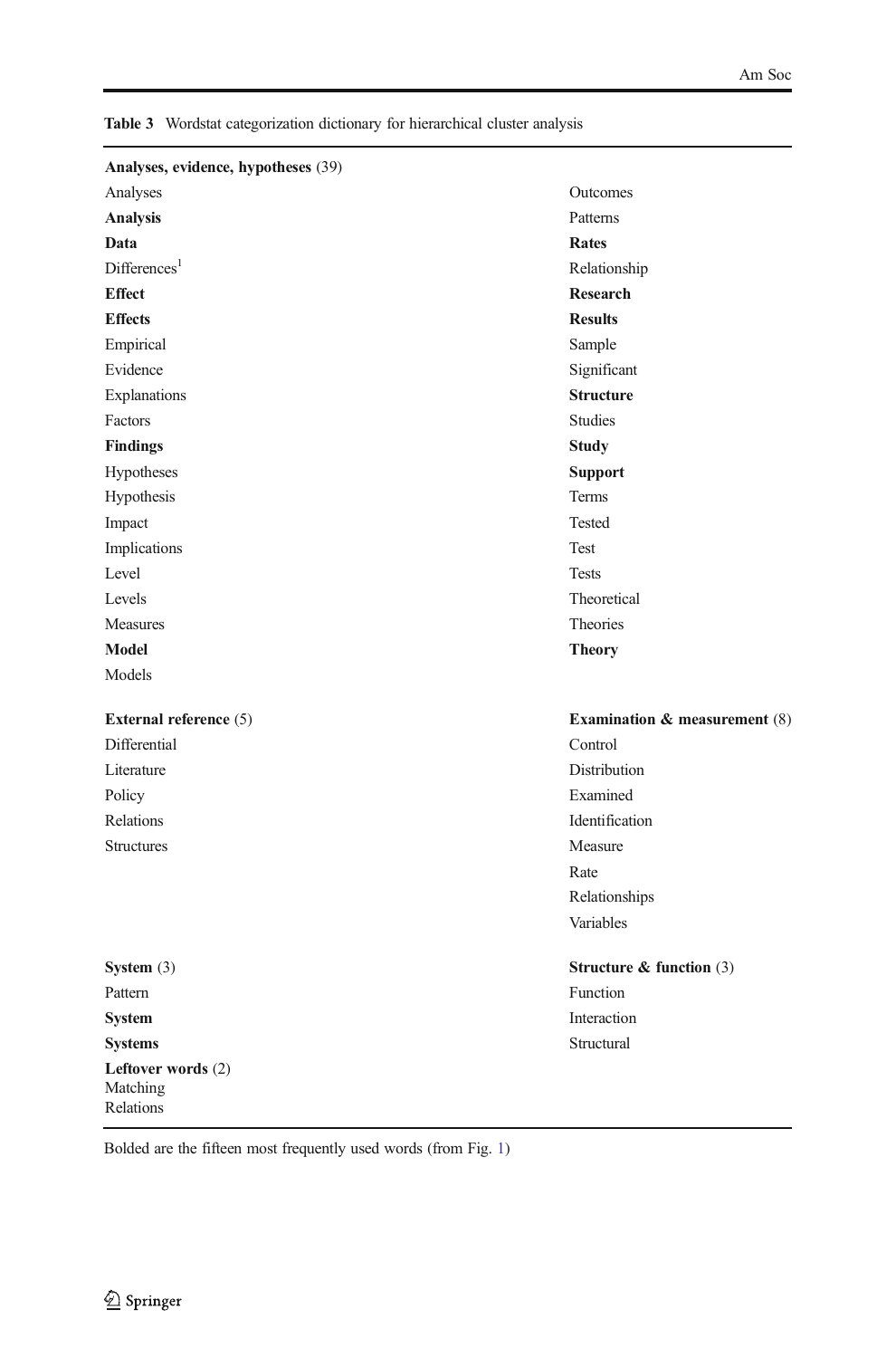<span id="page-17-0"></span>Open Access This article is distributed under the terms of the Creative Commons Attribution 4.0 International License (http://creativecommons.org/licenses/by/4.0/), which permits unrestricted use, distribution, and reproduction in any medium, provided you give appropriate credit to the original author(s) and the source, provide a link to the Creative Commons license, and indicate if changes were made.

#### **References**

- Abbott, A. (2001). Chaos of disciplines. Chicago: University of Chicago Press.
- Abbott, A. (2012). Comment on Richard Swedberg: Surprise! Some comments on Richard Swedberg's Peirce paper. Sociologica, 2, 1–4.
- Adkins, D., & Budd, J. (2006). Scholarly productivity of U.S. LIS faculty. Library and Information Science Research, 28(3), 374–389.
- Adorno, T. (1998). Critical models: Interventions and catchwords. Translated by H. Pickford. New York: Columbia University Press.
- Babones, S. (2016). Interpretive quantitative methods for the social sciences. Sociology, 50(3), 453–469.
- Bauer, M. (2001). Classical content analysis. In M. Bauer & G. Gaskell (Eds.), *Qualitative researching with* text, image, and sound (pp. 131–151). London: Sage.
- Bauer, M., & Gaskell, G. (1999). Towards a new paradigm for research on social representations. Journal for Theory of Social Behavior, 29(2), 163–186.
- Bauer, M., & Gaskell, G. (2008). Social representations theory: A progressive research Programme for social Psychology. Journal for Theory of Social Behavior, 38(4), 335–353.
- Becker, H. S. (1998). Tricks of the trade: How to think about your research while You're doing it. Chicago: University of Chicago Press.
- Becker, H. S. (2014). What about Mozart? What about murder? Reasoning from cases. Chicago: University of Chicago Press.
- Benoit, K. (2015). The challenge of Big Data for the social sciences. Resource document. London School of Economics. [http://www.lse.ac.uk/website-archive/newsAndMedia/videoAndAudio/channels](http://www.lse.ac.uk/website-archive/newsAndMedia/videoAndAudio/channels/publicLecturesAndEvents/player.aspx?id=2888) [/publicLecturesAndEvents/player.aspx?id=2888](http://www.lse.ac.uk/website-archive/newsAndMedia/videoAndAudio/channels/publicLecturesAndEvents/player.aspx?id=2888). Accessed 18 January 2017.
- Bertilsson, M. (2016). Theorizing For what? British Journal of Sociology, 67(1), 30–35.
- Blau, P. (1967). Exchange and power in social life. New York: Wiley.
- Blumer, H. (1962). Society and symbolic interaction. In A. M. Rose (Ed.), Human behavior and social process. Boston: Houghton Mifflin.
- Bourdieu, P. (1988). Homo Academicus, translated by Peter collier. Stanford: Stanford University Press.
- Bunge, M. (1999). The sociology–philosophy connection. New Brunswick: Transaction.
- Burrows, R., & Savage, M. (2014). After the crisis? Big data and the methodological challenges of empirical sociology. Big Data & Society, 1, 1-6.
- Byrne, D. (2012). UK sociology and quantitative methods: Are we as weak as they think? Or are they barking up the wrong tree? Sociology, 46(1), 13–24.
- Calhoun, C. (2007). Sociology in America: A history. Chicago: University of Chicago Press.
- Coser, L. A. (1956). The functions of social conflict. New York: The Free Press.
- Cronin, B., Snyder, H., & Atkins, H. (1997). Comparative citation Rankings of authors in monographic and journal literature: A study of sociology. Journal of Documentation, 53(3), 263–273.
- Dahrendorf, R. (1959). Class and conflict in industrial Society. Palto Alto: Stanford University Press.
- Frickel, S., & Gross, N. (2005). A general theory of scientific/intellectual movements. American Sociological Review, 70(2), 204–232.
- Goffman, E. (1959). The presentation of self in everyday life. New York: Doubleday Anchor Books.
- Goode, W. J. (1960). Encroachment, charlatanism, and the emerging profession: Psychology, sociology, and medicine. American Sociological Review, 25(6), 902–965.
- Gross, N. (2007). Pragmatism, phenomenology, and twentieth-century American sociology. In C. Calhoun (Ed.), Sociology in America: A history. Chicago: University of Chicago Press.
- Hanson, B. (2008). Wither qualitative/quantitative?: Grounds for methodological convergence. *Quality &* Quantity, 42(1), 97–111.
- Homans, G. (1962). Sentiments and activities. New York: The Free Press.
- Horowitz, I. L. (1994). The decomposition of sociology. New York: Oxford University Press.